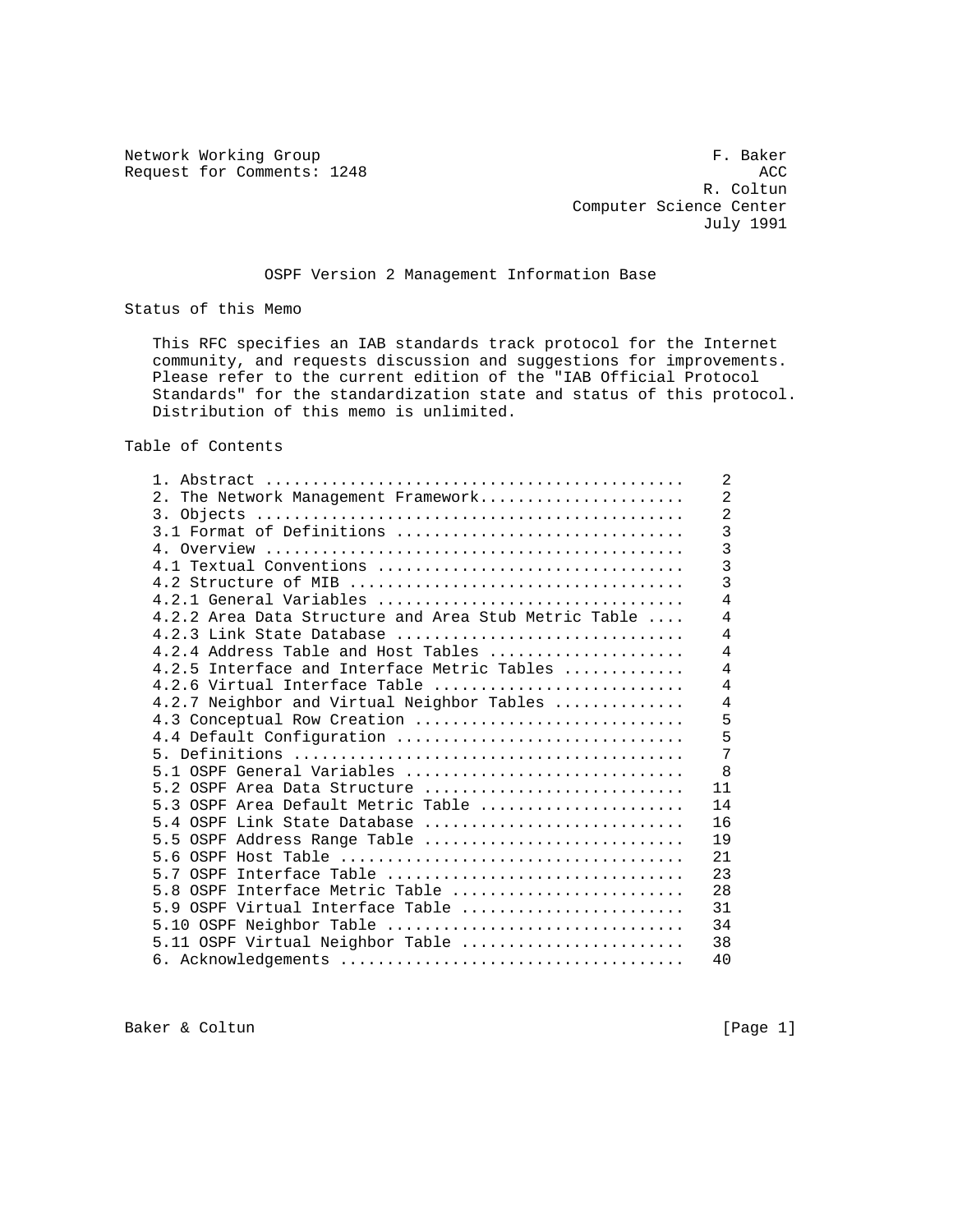|  |  | -40 |
|--|--|-----|
|  |  |     |
|  |  | -42 |

1. Abstract

 This memo defines an experimental portion of the Management Information Base (MIB) for use with network management protocols in TCP/IP-based internets. In particular, it defines objects for managing OSPF Version 2.

2. The Network Management Framework

 The Internet-standard Network Management Framework consists of three components. They are:

 RFC 1155 which defines the SMI, the mechanisms used for describing and naming objects for the purpose of management. RFC 1212 defines a more concise description mechanism, which is wholly consistent with the SMI.

 RFC 1156 which defines MIB-I, the core set of managed objects for the Internet suite of protocols. RFC 1213, defines MIB-II, an evolution of MIB-I based on implementation experience and new operational requirements.

 RFC 1157 which defines the SNMP, the protocol used for network access to managed objects.

 The Framework permits new objects to be defined for the purpose of experimentation and evaluation.

3. Objects

 Managed objects are accessed via a virtual information store, termed the Management Information Base or MIB. Objects in the MIB are defined using the subset of Abstract Syntax Notation One (ASN.1) [7] defined in the SMI. In particular, each object has a name, a syntax, and an encoding. The name is an object identifier, an administratively assigned name, which specifies an object type. The object type together with an object instance serves to uniquely identify a specific instantiation of the object. For human convenience, we often use a textual string, termed the OBJECT DESCRIPTOR, to also refer to the object type.

 The syntax of an object type defines the abstract data structure corresponding to that object type. The ASN.1 language is used for this purpose. However, the SMI [3] purposely restricts the ASN.1

Baker & Coltun (Page 2)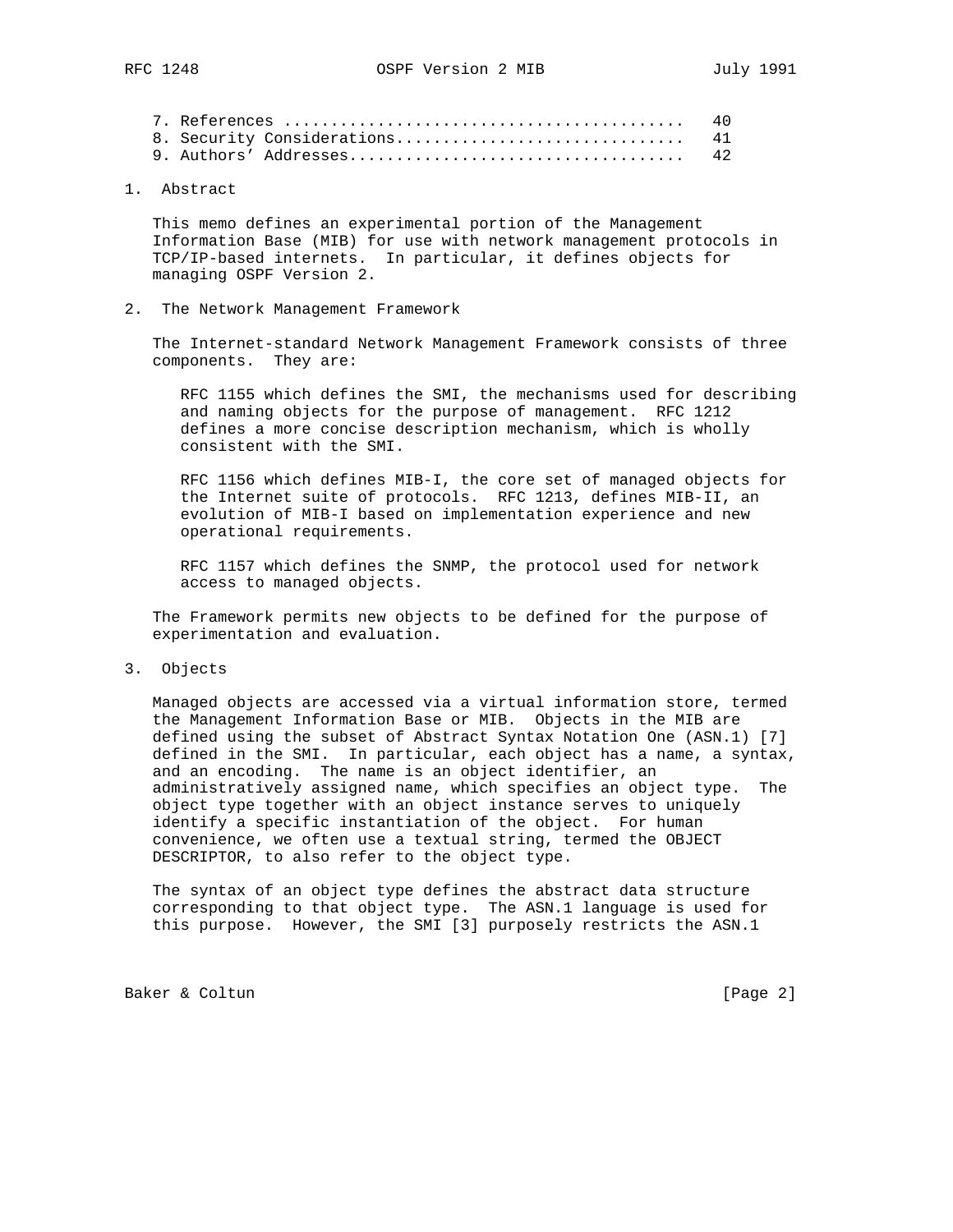constructs which may be used. These restrictions are explicitly made for simplicity.

 The encoding of an object type is simply how that object type is represented using the object type's syntax. Implicitly tied to the notion of an object type's syntax and encoding is how the object type is represented when being transmitted on the network.

 The SMI specifies the use of the basic encoding rules of ASN.1 [8], subject to the additional requirements imposed by the SNMP.

3.1. Format of Definitions

 Section 5 contains contains the specification of all object types contained in this MIB module. The object types are defined using the conventions defined in the SMI, as amended by the extensions specified in [9].

4. Overview

## 4.1. Textual Conventions

 Several new data types are introduced as a textual convention in this MIB document. These textual conventions enhance the readability of the specification and can ease comparison with other specifications if appropriate. It should be noted that the introduction of the these textual conventions has no effect on either the syntax nor the semantics of any managed objects. The use of these is merely an artifact of the explanatory method used. Objects defined in terms of one of these methods are always encoded by means of the rules that define the primitive type. Hence, no changes to the SMI or the SNMP are necessary to accommodate these textual conventions which are adopted merely for the convenience of readers and writers in pursuit of the elusive goal of clear, concise, and unambiguous MIB documents.

 The new data types are AreaID, RouterID, TOSType, Metric, BigMetric, TruthValue, Status, Validation, PositiveInteger, HelloRange, UpToMaxAge, InterfaceIndex, and DesignatedRouterPriority.

### 4.2. Structure of MIB

The MIB is composed of the following sections:

 General Variables Area Data Structure Area Stub Metric Table Link State Database Address Range Table

Baker & Coltun (Page 3)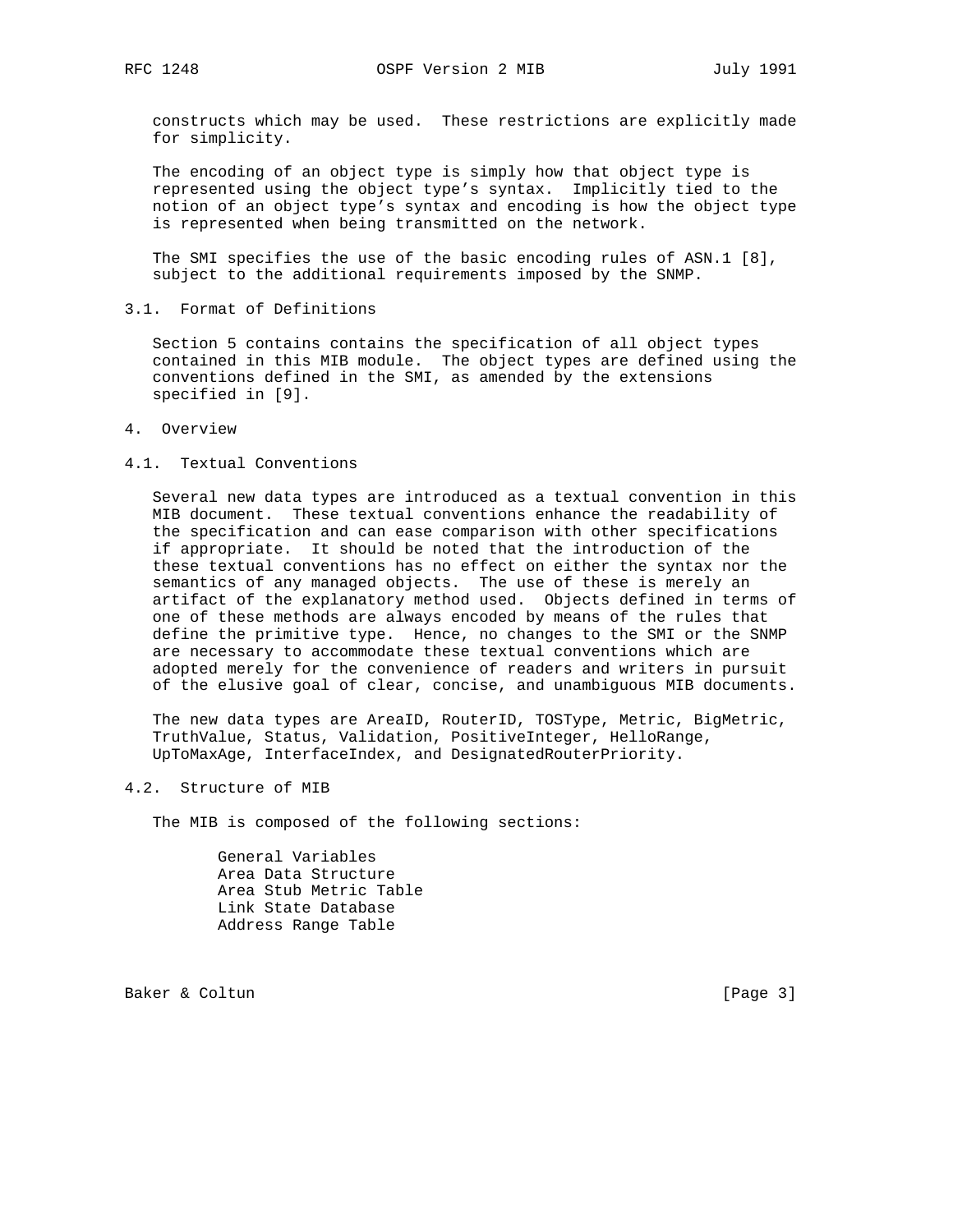Host Table Interface Table Interface Metric Table Virtual Interface Table Neighbor Table Virtual Neighbor Table

4.2.1. General Variables

 The General Variables are about what they sound like; variables which are global to the OSPF Process.

4.2.2. Area Data Structure and Area Stub Metric Table

 The Area Data Structure describes the OSPF Areas that the router participates in. The Area Stub Metric Table describes the metrics advertised into a stub area by the default router(s).

4.2.3. Link State Database

 The Link State Database is provided primarily to provide detailed information for network debugging.

4.2.4. Address Table and Host Tables

 The Address Range Table and Host Table are provided to view configured Network Summary and Host Route information.

4.2.5. Interface and Interface Metric Tables

 The Interface Table and the Interface Metric Table together describe the various IP interfaces to OSPF. The metrics are placed in separate tables in order to simplify dealing with multiple types of service, and to provide flexibility in the event that the IP TOS definition is changed in the future. A Default Value specification is supplied for the TOS 0 (default) metric.

4.2.6. Virtual Interface Table

 Likewise, the Virtual Interface Table describe virtual links to the OSPF Process.

4.2.7. Neighbor and Virtual Neighbor Tables

 The Neighbor Table and the Virtual Neighbor Table describe the neighbors to the OSPF Process.

Baker & Coltun (Page 4)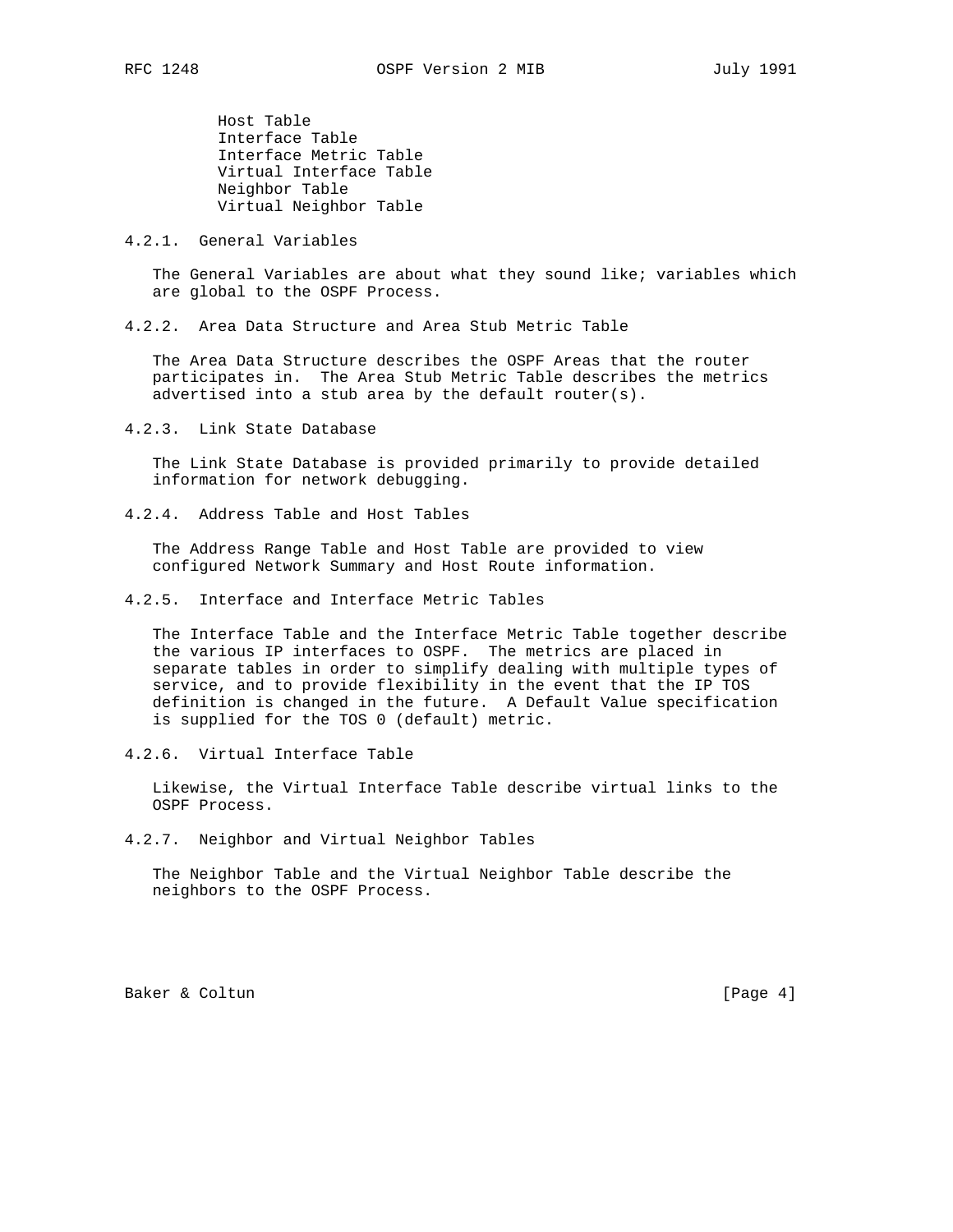### 4.3. Conceptual Row Creation

 For the benefit of row-creation in "conceptual" (see [9]) tables, DEFVAL (Default Value) clauses are included in the definitions in section 5, suggesting values which an agent should use for instances of variables which need to be created due to a Set-Request, but which are not specified in the Set- Request. DEFVAL clauses have not been specified for some objects which are read-only, implying that they are zeroed upon row creation. These objects are of the SYNTAX Counter or Gauge.

 For those objects not having a DEFVAL clause, both management stations and agents should heed the Robustness Principle of the Internet (see RFC-791):

 "be liberal in what you accept, conservative in what you send"

 That is, management stations should include as many of these columnar objects as possible (e.g., all read-write objects) in a Set-Request when creating a conceptual row; agents should accept a Set-Request with as few of these as they need (e.g., the minimum contents of a row creating SET consists of those objects for which, as they cannot be intuited, no default is specified.).

 There are numerous read-write objects in this MIB, as it is designed for SNMP management of the protocol, not just SNMP monitoring of its state. However, in the absence of a standard SNMP Security architecture, it is acceptable for implementations to implement these as read-only with an alternative interface for their modification.

#### 4.4. Default Configuration

 OSPF is a powerful routing protocol, equipped with features to handle virtually any configuration requirement that might reasonably be found within an Autonomous System. With this power comes a fair degree of complexity, which the sheer number of objects in the MIB will attest to. Care has therefore been taken, in constructing this MIB, to define default values for virtually every object, to minimize the amount of parameterization required in the typical case. That default configuration is as follows:

Given the following assumptions:

- IP has already been configured
- The ifTable has already been configured

Baker & Coltun (Page 5)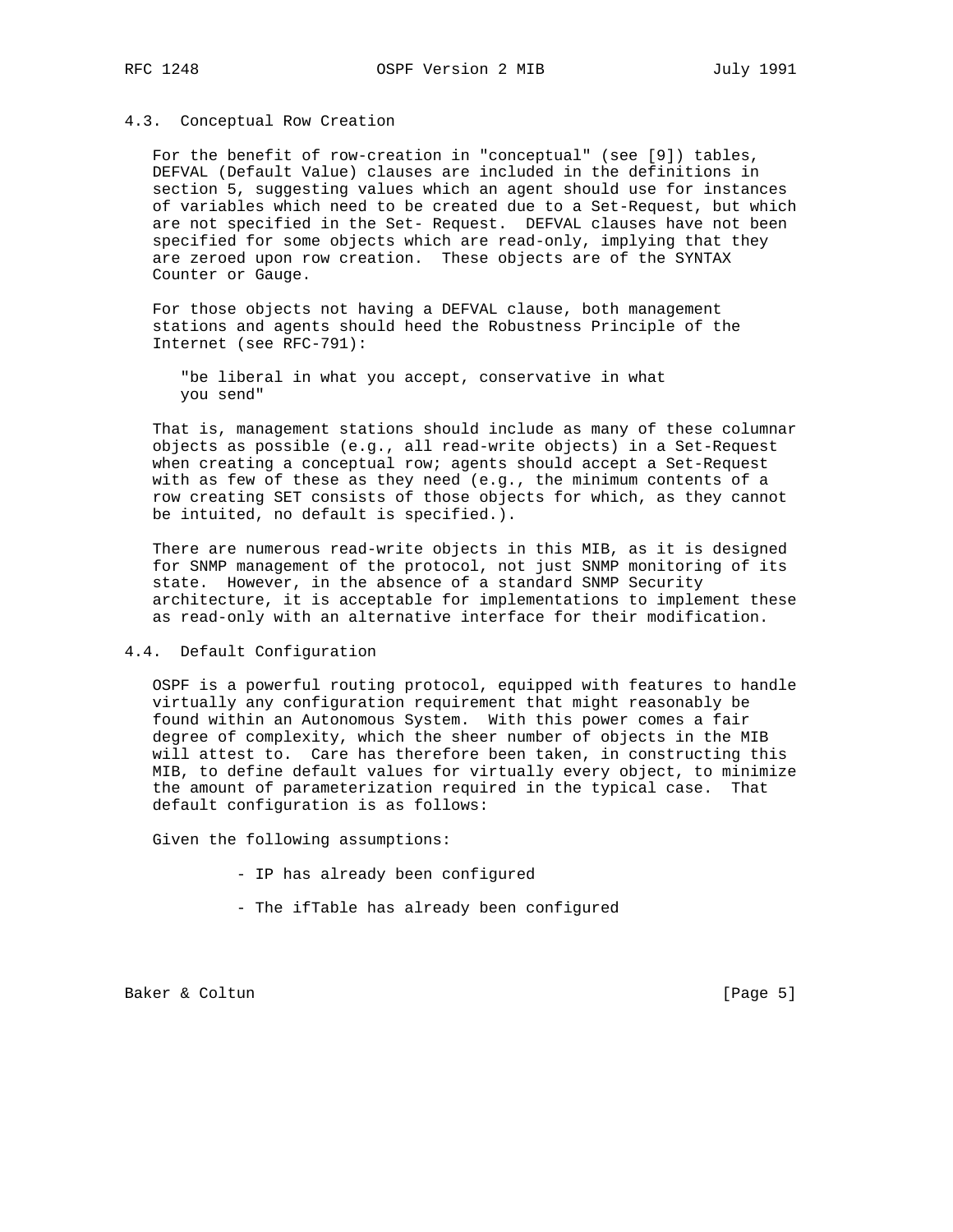- ifSpeed is estimated by the interface drivers

 - The OSPF Process automatically discovers all IP Interfaces and creates corresponding OSPF Interfaces

 - The TOS 0 metrics are autonomously derived from ifSpeed

 - The OSPF Process automatically creates the Areas required for the Interfaces

The simplest configuration of an OSPF process requires that:

- The OSPF Process be Enabled.

This can be accomplished with a single SET:

ospfAdminStat := enabled.

The configured system will have the following attributes:

 - The RouterID will be one of the IP addresses of the device

 - The device will be neither an Area Border Router nor an Autonomous System Border Router.

 - Every IP Interface, with or without an address, will be an OSPF Interface.

 - The AreaID of each interface will be 0.0.0.0, the Backbone.

- Authentication will be disabled

 - All Broadcast and Point to Point interfaces will be operational. NBMA Interfaces require the configuration of at least one neighbor.

|                 | - Timers on all direct interfaces will be: |            |
|-----------------|--------------------------------------------|------------|
| Hello Interval: |                                            | 10 seconds |
| Dead Timeout:   |                                            | 40 Seconds |
| Retransmission: |                                            | 5 Seconds  |
| Transit Delay:  |                                            | 1 Second   |
| Poll Interval:  | 120 Seconds                                |            |

- no direct links to hosts will be configured.

Baker & Coltun (Page 6)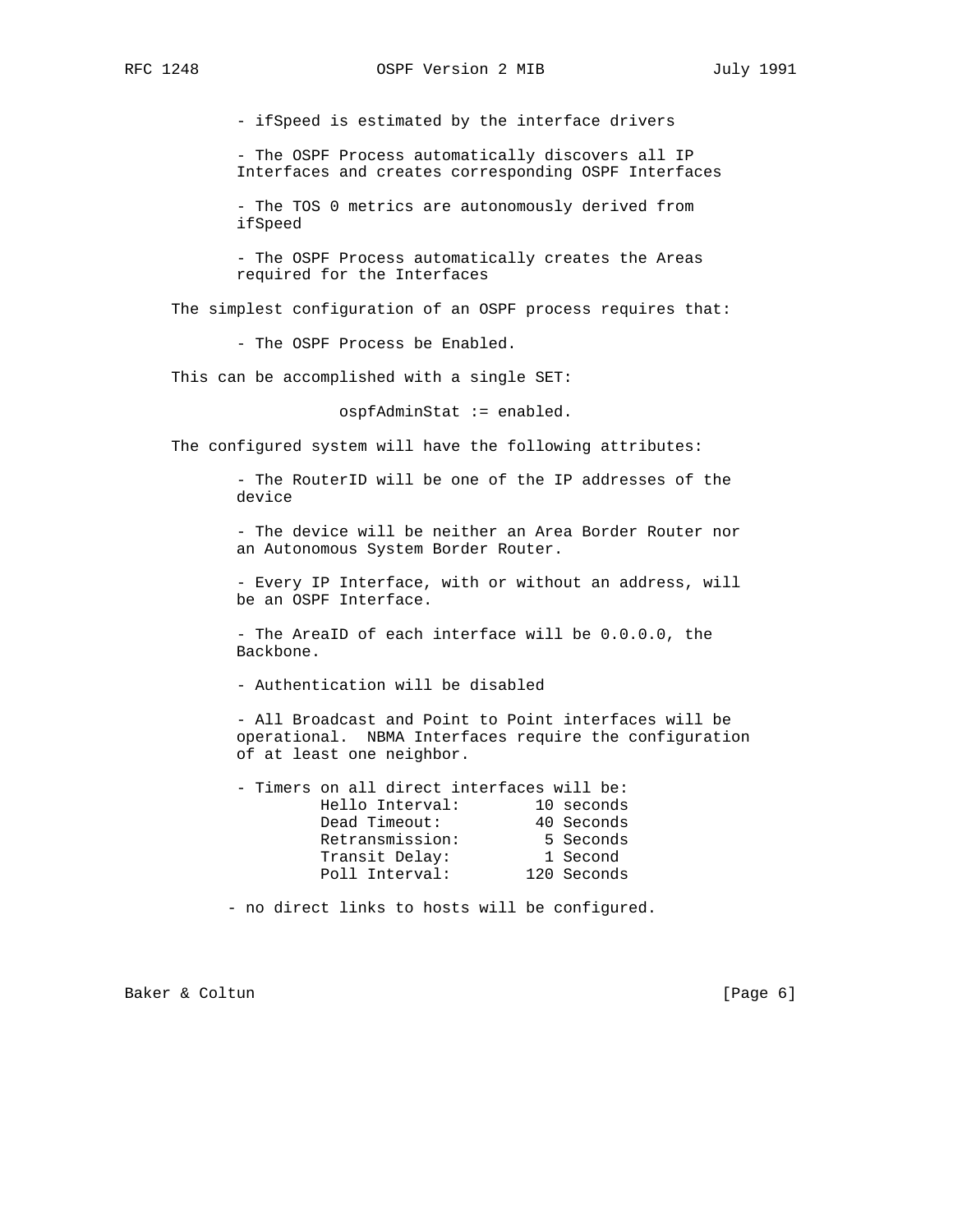- no addresses will be summarized

 - Metrics, being a measure of bit duration, are unambiguous and intelligent.

- No Virtual Links will be configured.

5. Definitions

RFC1248-MIB DEFINITIONS ::= BEGIN

IMPORTS

 experimental, Counter, Gauge, IpAddress FROM RFC1155-SMI OBJECT-TYPE FROM RFC-1212;

 -- This MIB module uses the extended OBJECT-TYPE macro as -- defined in [9].

ospf OBJECT IDENTIFIER ::= { standard-mib 13 }

 -- The Area ID, in OSPF, has the same format as an IP Address, -- but has the function of defining a summarization point for -- Link State Advertisements

AreaID ::= IpAddress

 -- The Router ID, in OSPF, has the same format as an IP Address, -- but identifies the router independent of its IP Address.

RouterID ::= IpAddress

-- The OSPF Metric is defined as an unsigned value in the range

Metric ::= INTEGER (1..'FFFF'h) BigMetric ::= INTEGER (1..'FFFFFF'h)

-- Boolean Values

TruthValue  $::=$  INTEGER  $\{$  true  $(1)$ , false  $(2)$   $\}$ 

-- Status Values

Status ::= INTEGER  $\{$  enabled  $(1)$ , disabled  $(2)$   $\}$ 

Baker & Coltun (Page 7)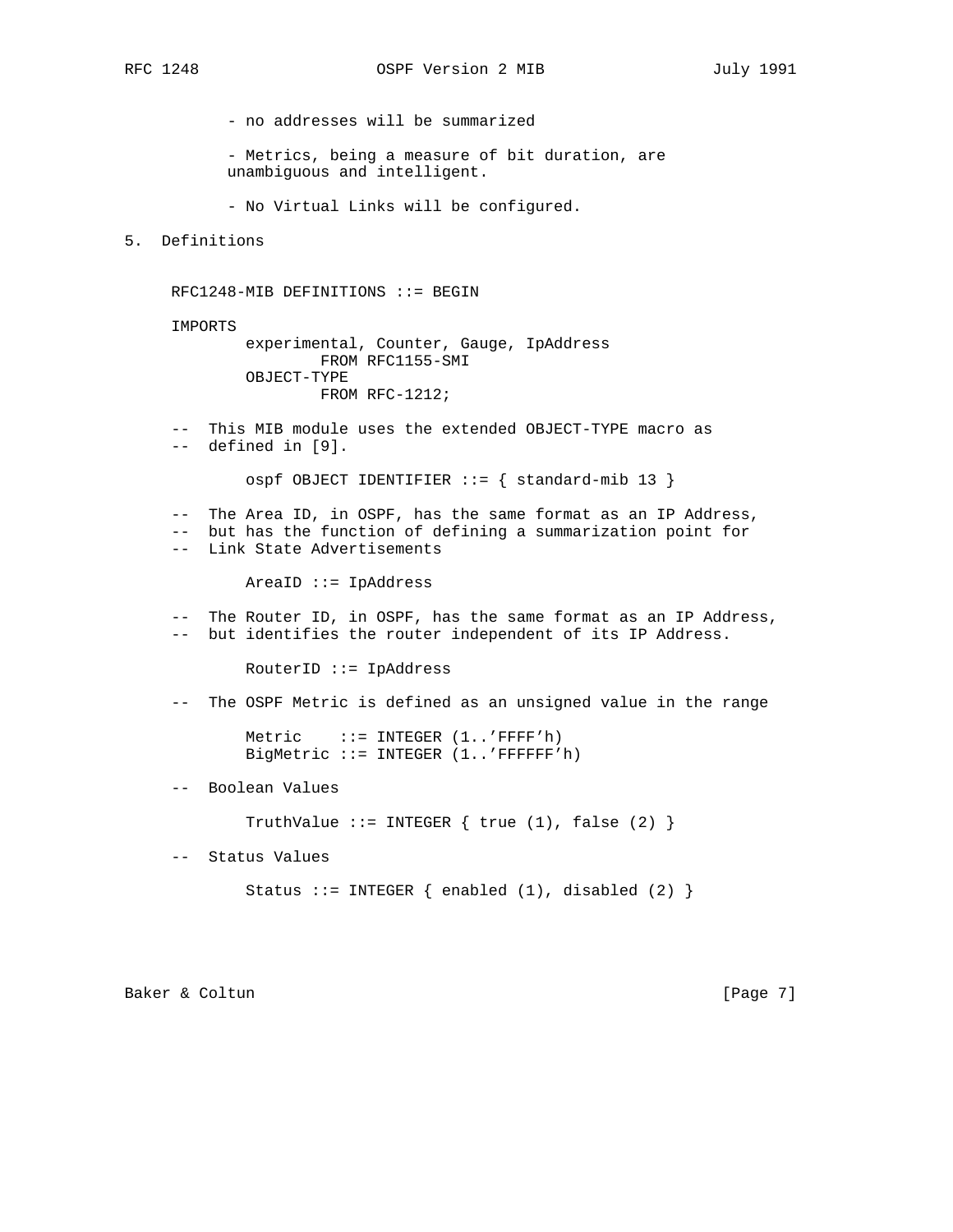-- Row Creation/Deletion Values Validation ::= INTEGER  $\{$  valid  $(1)$ , invalid  $(2)$   $\}$  -- Time Durations measured in seconds PositiveInteger ::= INTEGER (1..'FFFFFFFF'h) HelloRange ::= INTEGER (1..'FFFF'h) UpToMaxAge ::= INTEGER (1..3600) -- The range of ifIndex, i.e. (1..ifNumber) InterfaceIndex ::= INTEGER -- Potential Priorities for the Designated Router Election DesignatedRouterPriority ::= INTEGER (0..'FF'h) -- Type of Service is defined as a mapping to the IP Type of -- Service Flags as defined in the Router Requirements -- Document: -- -- D => Low Delay R => Reliable Route -- T => High Bandwidth -- D T R TOS D T R TOS<br>-- 0 0 0 => 0 0 0 0 1 => 4  $--$  0 0 0 => 0 0 0 1 => 4  $--$  0 1 0 => 8 0 1 1 => 12  $--$  1 0 0 => 16<br>-- 1 1 0 => 24  $1 \t0 \t1 \t>> 20$ <br> $1 \t1 \t1 \t>> 28$  -- The remaining values are left for future definition. TOSType  $::=$  INTEGER  $(0..31)$  -- OSPF General Variables These parameters apply globally to the Router's -- OSPF Process. ospfGeneralGroup OBJECT IDENTIFIER ::= { ospf 1 } ospfRouterId OBJECT-TYPE SYNTAX RouterID ACCESS read-write STATUS mandatory DESCRIPTION "A 32-bit integer uniquely identifying the router in

Baker & Coltun (Page 8)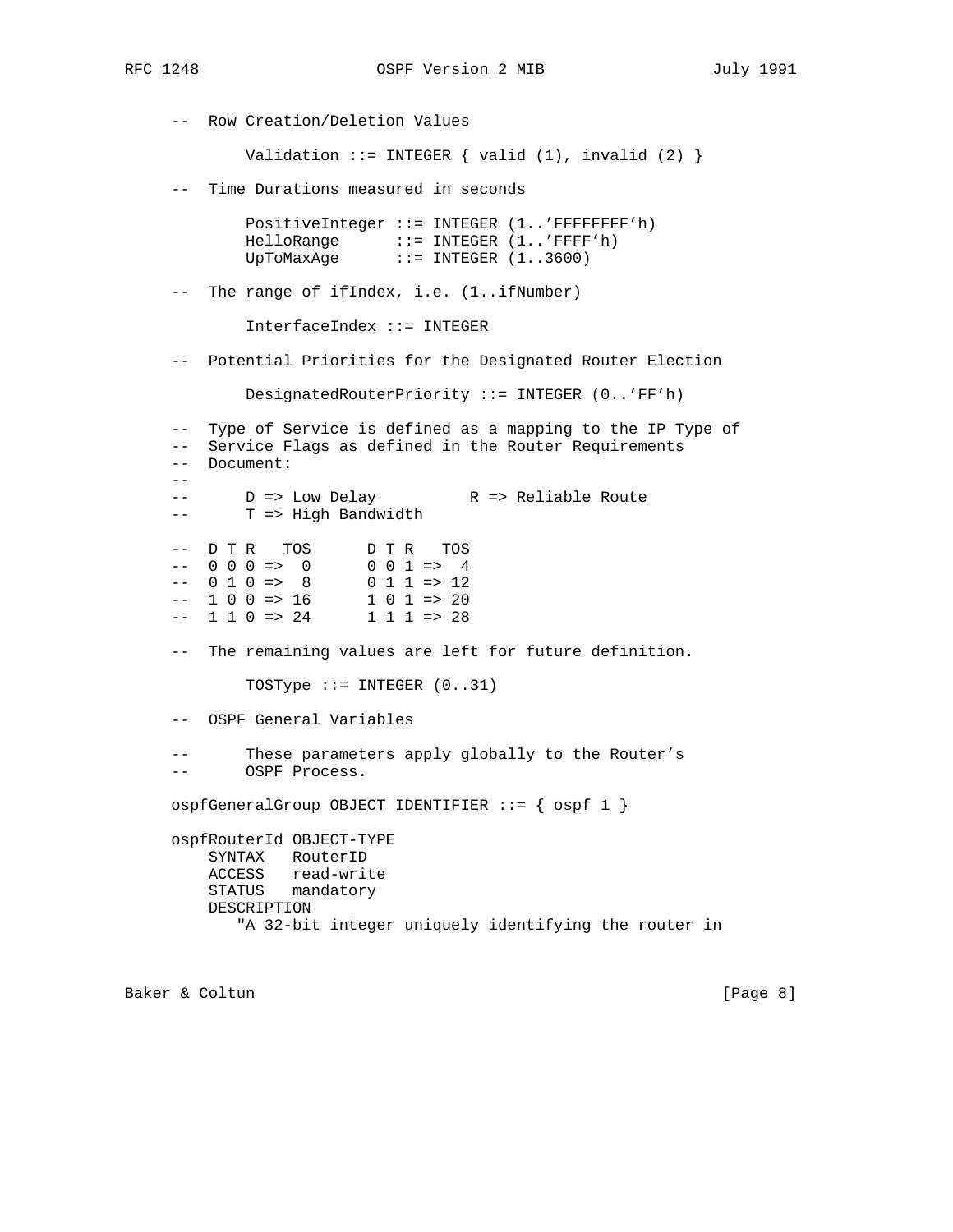the Autonomous System. By convention, to ensure uniqueness, this should default to the value of one of the router's IP interface addresses." REFERENCE "OSPF Version 2, C.1 Global parameters"  $::=$  { ospfGeneralGroup 1 } ospfAdminStat OBJECT-TYPE SYNTAX Status ACCESS read-write STATUS mandatory DESCRIPTION "The administrative status of OSPF in the router. The value 'enabled' denotes that the OSPF Process is active on at least one interface; 'disabled' disables it on all interfaces." ::= { ospfGeneralGroup 2 } ospfVersionNumber OBJECT-TYPE SYNTAX INTEGER { version2 (2) } ACCESS read-only STATUS mandatory DESCRIPTION "The current version number of the OSPF protocol is 2." REFERENCE "OSPF Version 2, Title" ::= { ospfGeneralGroup 3 } ospfAreaBdrRtrStatus OBJECT-TYPE SYNTAX TruthValue ACCESS read-only STATUS mandatory DESCRIPTION "A flag to note whether this router is an area border router." REFERENCE "OSPF Version 2, Section 3 Splitting the AS into Areas" ::= { ospfGeneralGroup 4 } ospfASBdrRtrStatus OBJECT-TYPE SYNTAX TruthValue ACCESS read-write STATUS mandatory DESCRIPTION "A flag to note whether this router is an Autonomous System border router."

Baker & Coltun (Page 9)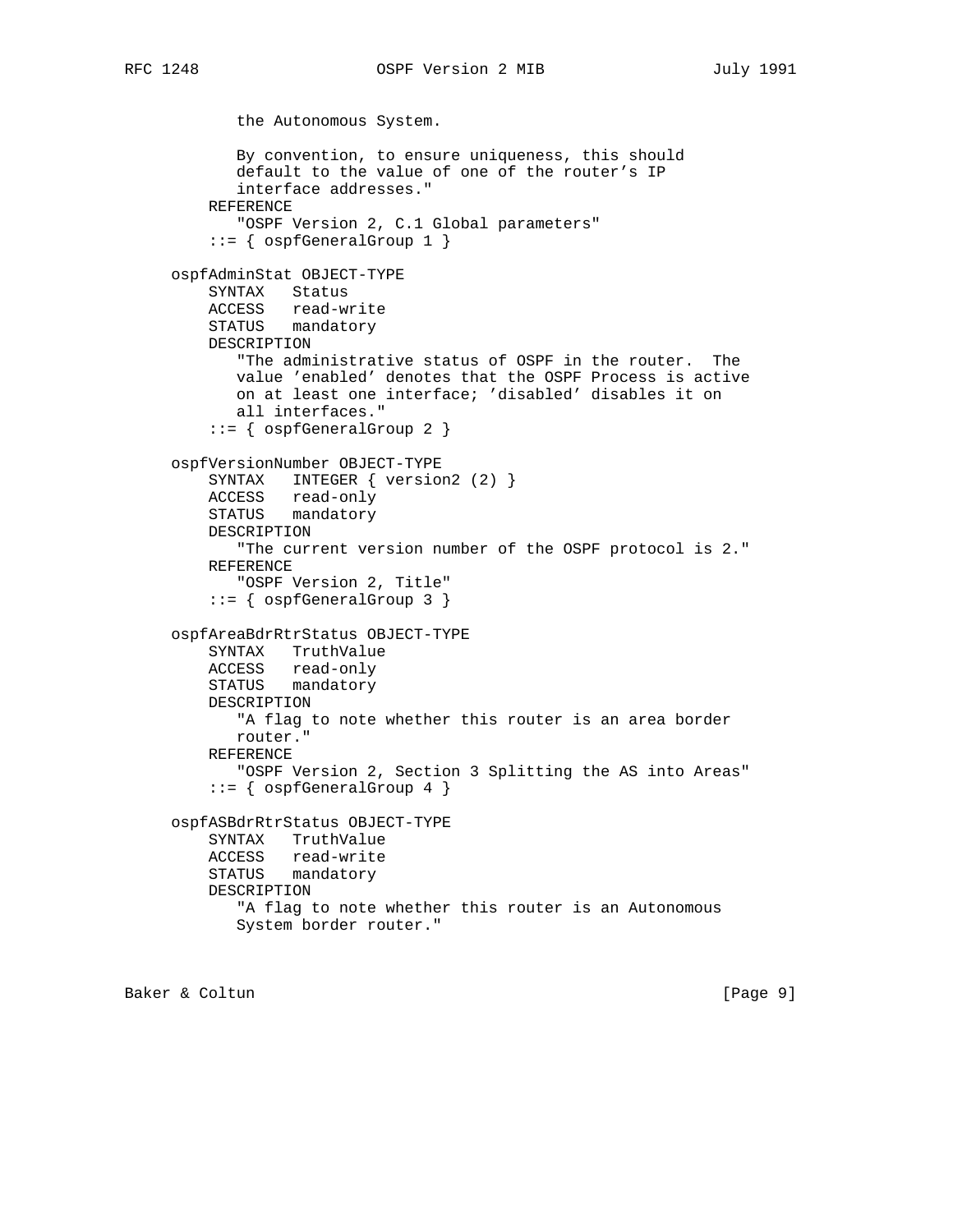```
 REFERENCE
      "OSPF Version 2, Section 3.3 Classification of routers"
    ::= { ospfGeneralGroup 5 }
ospfExternLSACount OBJECT-TYPE
   SYNTAX Gauge
   ACCESS read-only
   STATUS mandatory
   DESCRIPTION
       "The number of external (LS type 5) link-state
      advertisements in the link-state database."
   REFERENCE
       "OSPF Version 2, Appendix A.4.5 AS external link
      advertisements"
    ::= { ospfGeneralGroup 6 }
ospfExternLSACksumSum OBJECT-TYPE
   SYNTAX INTEGER
   ACCESS read-only
   STATUS mandatory
   DESCRIPTION
       "The 32-bit unsigned sum of the LS checksums of the
      external link-state advertisements contained in the
      link-state database. This sum can be used to determine
      if there has been a change in a router's link state
      database, and to compare the link-state database of two
      routers."
    ::= { ospfGeneralGroup 7 }
ospfTOSSupport OBJECT-TYPE
   SYNTAX TruthValue
   ACCESS read-write
   STATUS mandatory
   DESCRIPTION
       "The router's support for type-of-service routing."
   REFERENCE
      "OSPF Version 2, Appendix F.1.2 Optional TOS support"
    ::= { ospfGeneralGroup 8 }
ospfOriginateNewLSAs OBJECT-TYPE
   SYNTAX Counter
   ACCESS read-only
   STATUS mandatory
   DESCRIPTION
       "The number of new link-state advertisements that have
      been originated. This number is incremented each time
      the router originates a new LSA."
    ::= { ospfGeneralGroup 9 }
```
Baker & Coltun (Page 10)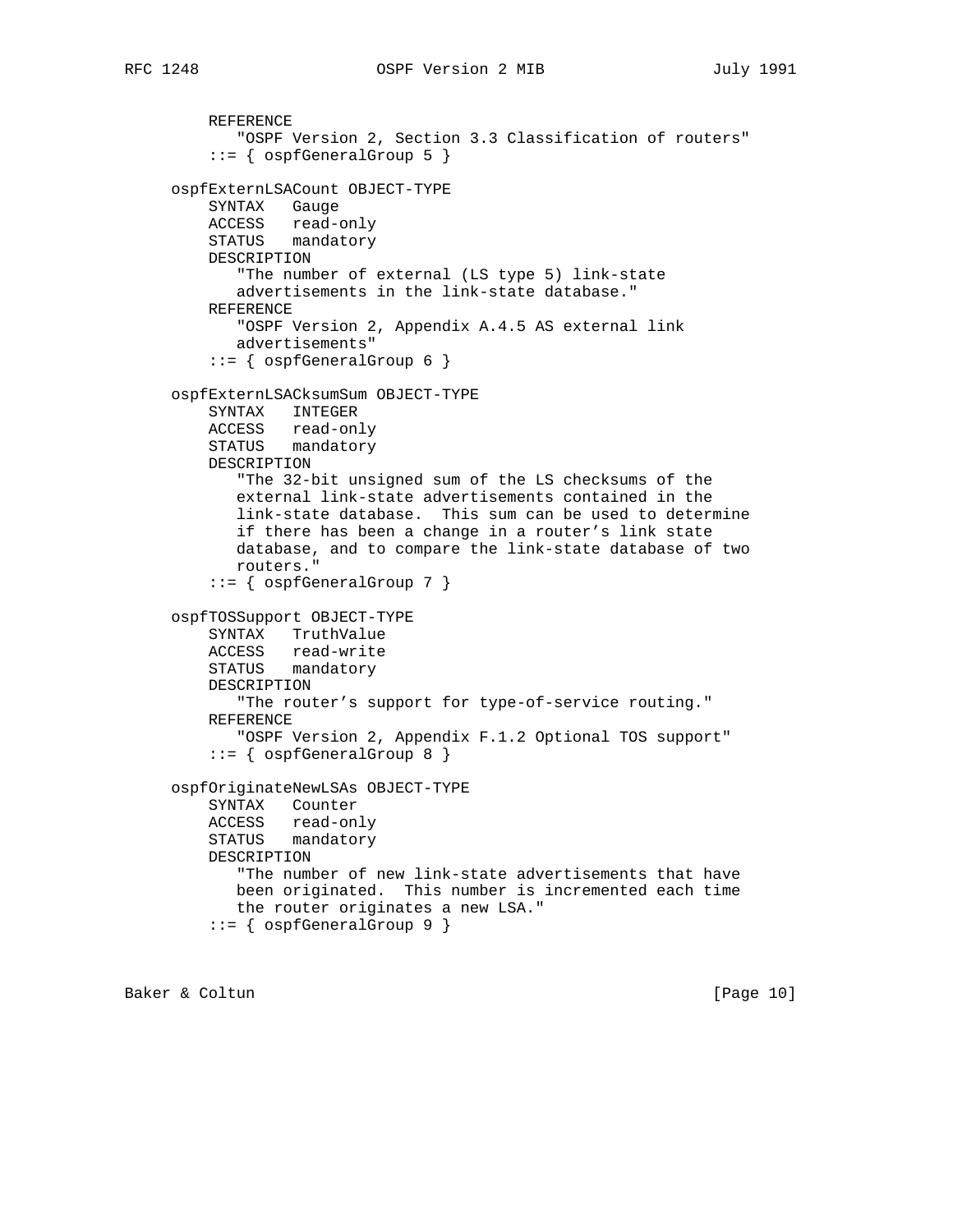ospfRxNewLSAs OBJECT-TYPE SYNTAX Counter ACCESS read-only STATUS mandatory DESCRIPTION "The number of link-state advertisements received determined to be new instantiations. This number does not include newer instantiations of self-originated link-state advertisements." ::= { ospfGeneralGroup 10 } -- The OSPF Area Data Structure contains information -- regarding the various areas. The interfaces and -- virtual links are configured as part of these areas. -- Area 0.0.0.0, by definition, is the Backbone Area ospfAreaTable OBJECT-TYPE SYNTAX SEQUENCE OF OspfAreaEntry ACCESS not-accessible STATUS mandatory DESCRIPTION "Information describing the configured parameters and cumulative statistics of the router's attached areas." REFERENCE "OSPF Version 2, Section 6 The Area Data Structure"  $::=$  {  $ospf 2$  } ospfAreaEntry OBJECT-TYPE SYNTAX OspfAreaEntry ACCESS not-accessible STATUS mandatory DESCRIPTION "Information describing the configured parameters and cumulative statistics of one of the router's attached areas." INDEX { ospfAreaID }  $::=$  {  $ospfAreaTable 1$  } OspfAreaEntry ::= SEQUENCE { ospfAreaId AreaID, ospfAuthType INTEGER, ospfImportASExtern TruthValue, ospfSpfRuns

Baker & Coltun (Page 11)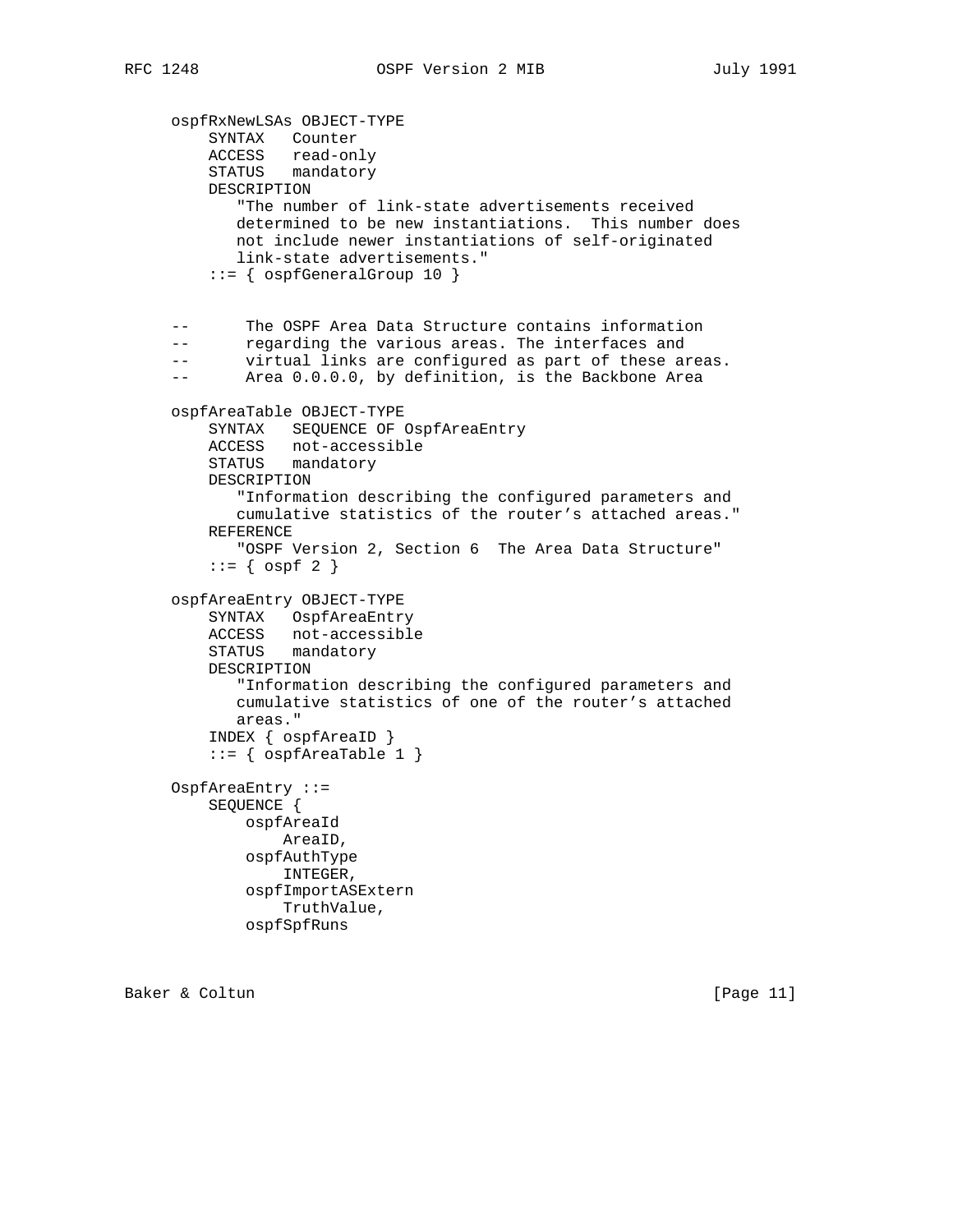```
 Counter,
            ospfAreaBdrRtrCount
                Gauge,
            ospfASBdrRtrCount
                Gauge,
            ospfLSACount
                Gauge,
            ospfAreaLSACksumSum
        INTEGER
}
    ospfAreaId OBJECT-TYPE
        SYNTAX AreaID
ACCESS read-write
STATUS mandatory
        DESCRIPTION
           "A 32-bit integer uniquely identifying an area. Area
           ID 0.0.0.0 is used for the OSPF backbone."
        REFERENCE
           "OSPF Version 2, Appendix C.2 Area parameters"
       ::= { ospfAreaEntry 1 }
    ospfAuthType OBJECT-TYPE
        SYNTAX INTEGER
                    -- none (0),
                    -- simplePassword (1)
                   -- reserved for specification by IANA (> 1)
        ACCESS read-write
        STATUS mandatory
        DESCRIPTION
           "The authentication type specified for an area.
           Additional authentication types may be assigned locally
           on a per Area basis."
        REFERENCE
           "OSPF Version 2, Appendix E Authentication"
       DEFVAL \{ 0 \} -- no authentication, by default
        ::= { ospfAreaEntry 2 }
    ospfImportASExtern OBJECT-TYPE
        SYNTAX TruthValue
        ACCESS read-write
        STATUS mandatory
        DESCRIPTION
           "The area's support for importing AS external link-
           state advertisements."
        REFERENCE
           "OSPF Version 2, Appendix C.2 Area parameters"
        DEFVAL { true }
```
Baker & Coltun (Page 12)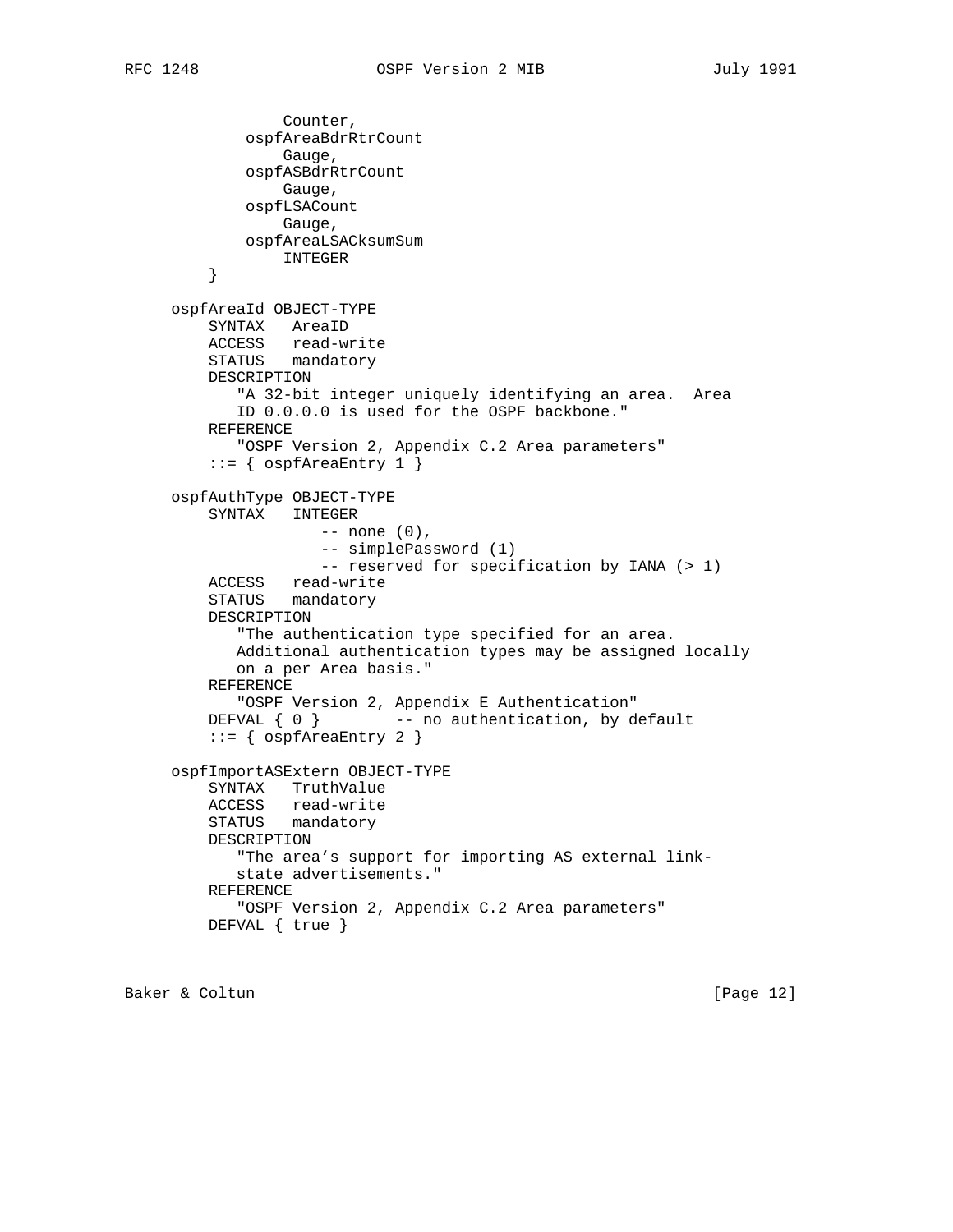```
 ::= { ospfAreaEntry 3 }
ospfSpfRuns OBJECT-TYPE
   SYNTAX Counter
   ACCESS read-only
   STATUS mandatory
   DESCRIPTION
       "The number of times that the intra-area route table
      has been calculated using this area's link-state
      database. This is typically done using Dijkstra's
      algorithm."
  DEFVAL { 0 }
    ::= { ospfAreaEntry 4 }
ospfAreaBdrRtrCount OBJECT-TYPE
   SYNTAX Gauge
   ACCESS read-only
   STATUS mandatory
   DESCRIPTION
      "The total number of area border routers reachable
      within this area. This is initially zero, and is
      calculated in each SPF Pass."
   DEFVAL { 0 }
    ::= { ospfAreaEntry 5 }
ospfASBdrRtrCount OBJECT-TYPE
   SYNTAX Gauge
   ACCESS read-only
   STATUS mandatory
   DESCRIPTION
       "The total number of Autonomous System border routers
      reachable within this area. This is initially zero,
      and is calculated in each SPF Pass."
   DEFVAL { 0 }
    ::= { ospfAreaEntry 6 }
ospfAreaLSACount OBJECT-TYPE
   SYNTAX Gauge
   ACCESS read-only
   STATUS mandatory
   DESCRIPTION
       "The total number of link-state advertisements in this
      area's link-state database, excluding AS External
      LSA's."
  DEFVAL { 0 }
   ::= { ospfAreaEntry 7 }
```
Baker & Coltun [Page 13]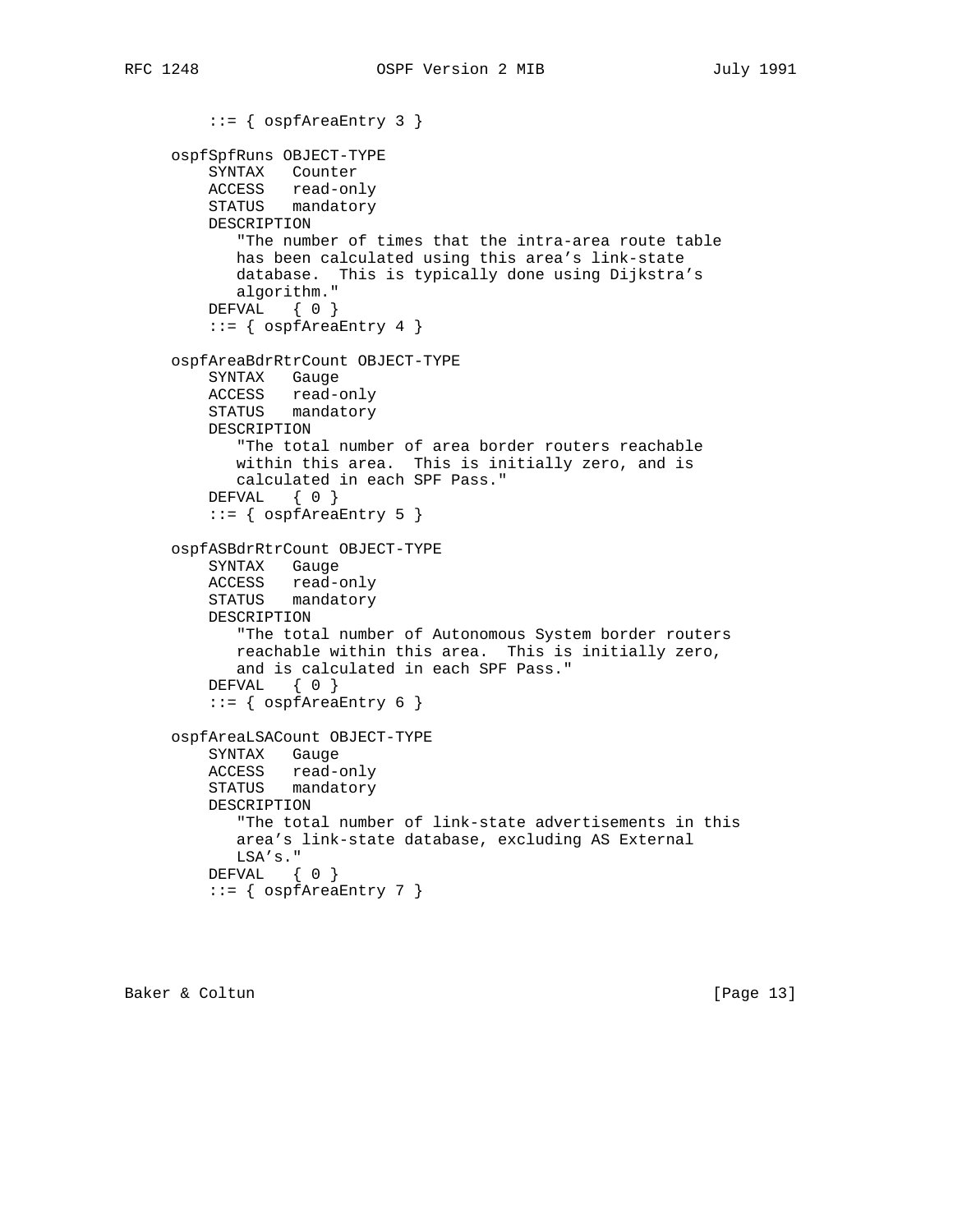```
 ospfAreaLSACksumSum OBJECT-TYPE
        SYNTAX INTEGER
ACCESS read-only
STATUS mandatory
        DESCRIPTION
           "The 32-bit unsigned sum of the link-state
           advertisements' LS checksums contained in this area's
           link-state database. This sum excludes external (LS
           type 5) link-state advertisements. The sum can be used
           to determine if there has been a change in a router's
           link state database, and to compare the link-state
           database of two routers."
        DEFVAL { 0 }
        ::= { ospfAreaEntry 8 }
    -- OSPF Area Default Metric Table
    -- The OSPF Area Default Metric Table describes the metrics
    -- that a default Area Border Router will advertise into a
    -- Stub area.
    ospfStubAreaTable OBJECT-TYPE
        SYNTAX SEQUENCE OF OspfStubAreaEntry
        ACCESS not-accessible
        STATUS mandatory
        DESCRIPTION
           "The set of metrics that will be advertised by a
           default Area Border Router into a stub area."
        REFERENCE
           "OSPF Version 2, Appendix C.2, Area Parameters"
       ::= { ospf 3 }
    ospfStubAreaEntry OBJECT-TYPE
        SYNTAX OspfStubAreaEntry
        ACCESS not-accessible
        STATUS mandatory
        DESCRIPTION
           "The metric for a given Type of Service that will be
           advertised by a default Area Border Router into a stub
           area."
        REFERENCE
           "OSPF Version 2, Appendix C.2, Area Parameters"
        INDEX { ospfStubAreaID, ospfStubTOS }
       ::= { ospfStubAreaTable 1 }
```
Baker & Coltun (Page 14)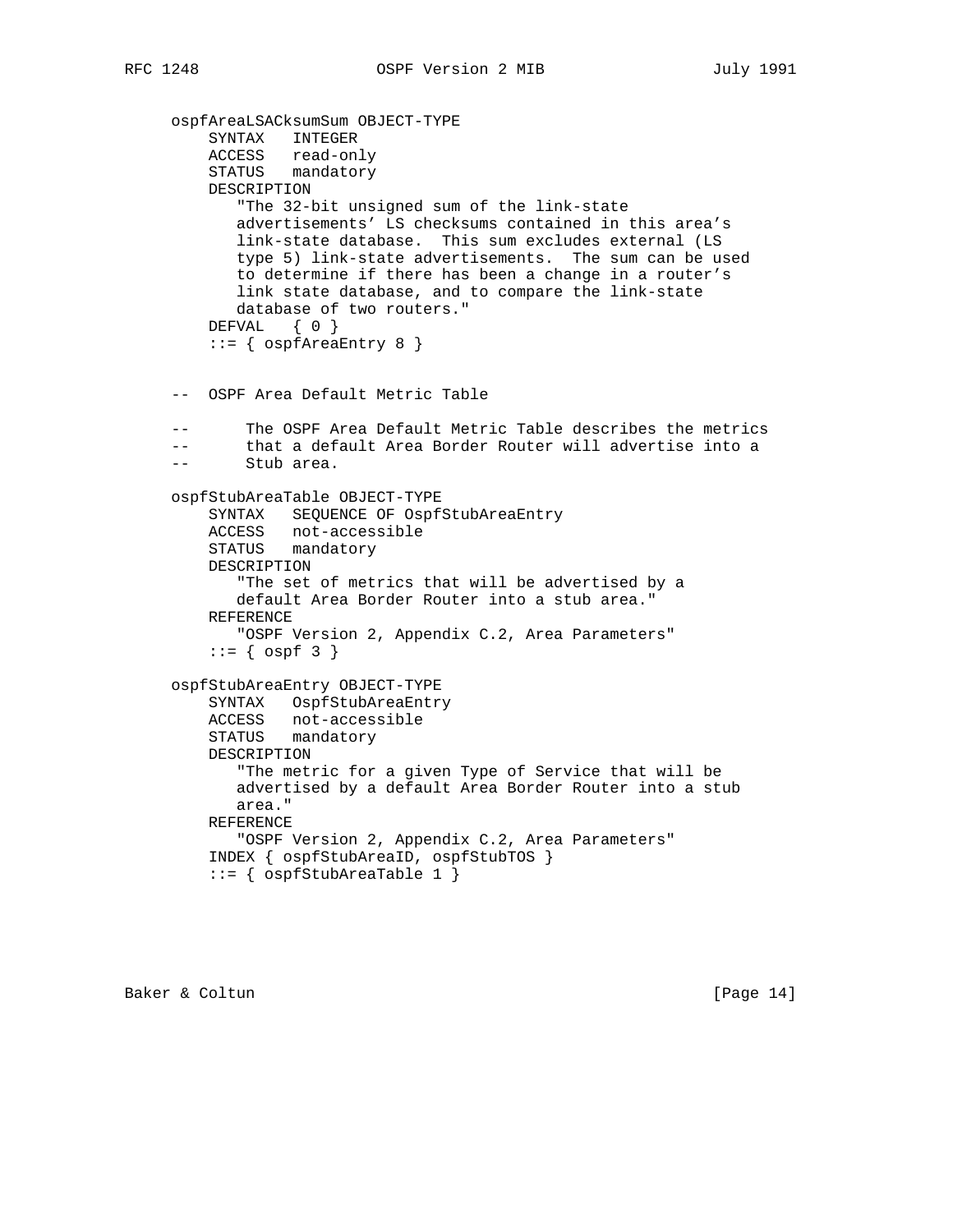```
 OspfStubAreaEntry ::=
        SEQUENCE {
            ospfStubAreaID
                AreaID,
            ospfStubTOS
                TOSType,
            ospfStubMetric
                BigMetric,
            ospfStubStatus
        Validation<br>}
}
    ospfStubAreaID OBJECT-TYPE
        SYNTAX AreaID
        ACCESS read-write
        STATUS mandatory
        DESCRIPTION
           "The 32 bit identifier for the Stub Area. On creation,
           this can be derived from the instance."
         ::= { ospfStubAreaEntry 1 }
    ospfStubTOS OBJECT-TYPE
        SYNTAX TOSType
        ACCESS read-write
        STATUS mandatory
        DESCRIPTION
            "The Type of Service associated with the metric. On
           creation, this can be derived from the instance."
         ::= { ospfStubAreaEntry 2 }
    ospfStubMetric OBJECT-TYPE
        SYNTAX BigMetric
        ACCESS read-write
        STATUS mandatory
        DESCRIPTION
           "The metric value applied at the indicated type of
           service. By default, this equals the least metric at
           the type of service among the interfaces to other
           areas."
         ::= { ospfStubAreaEntry 3 }
    ospfStubStatus OBJECT-TYPE
        SYNTAX Validation
        ACCESS read-write
        STATUS mandatory
        DESCRIPTION
            "This variable displays the validity or invalidity of
```
Baker & Coltun [Page 15]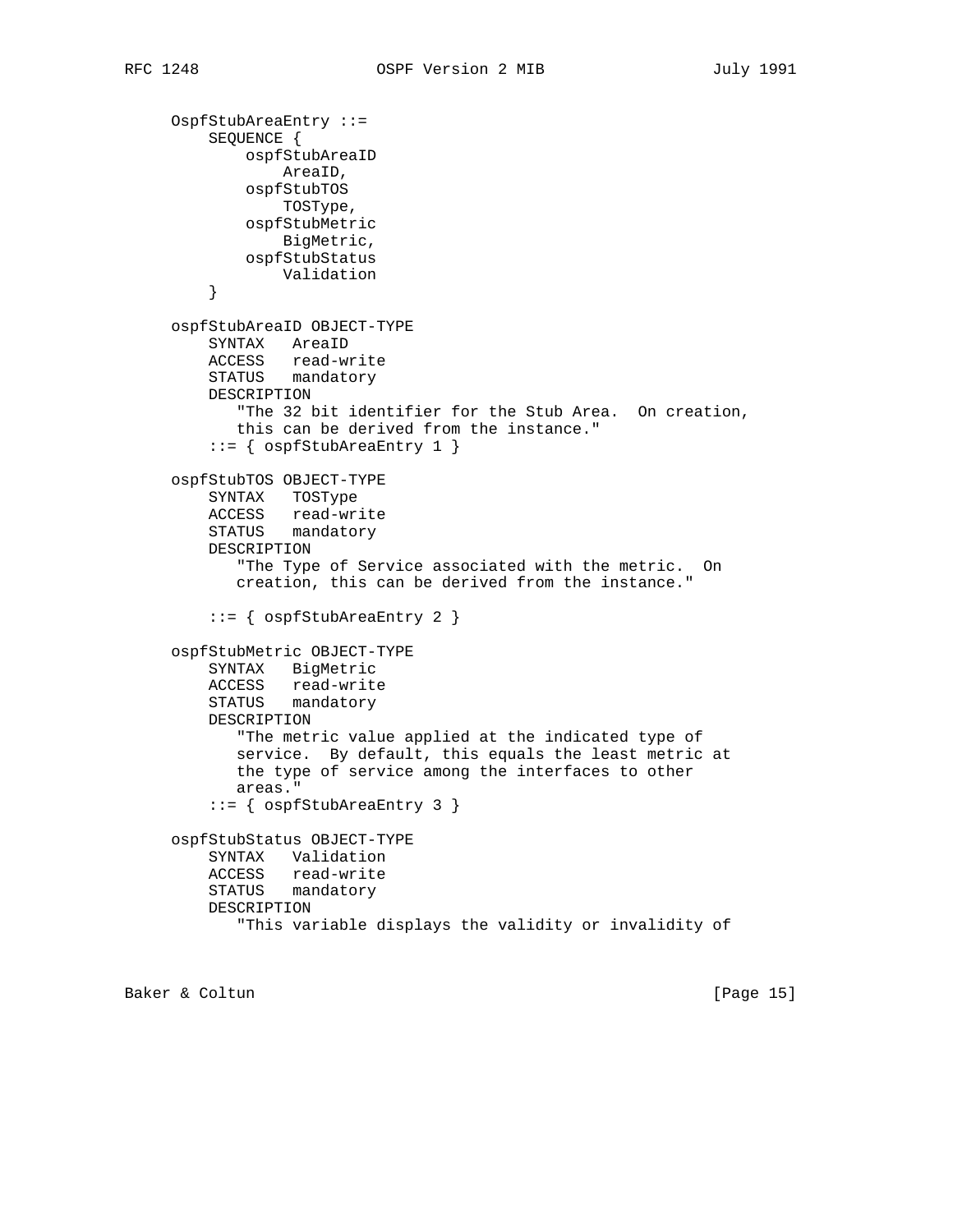```
 the entry. Setting it to 'invalid' has the effect of
           rendering it inoperative. The internal effect (row
           removal) is implementation dependent."
        DEFVAL { valid }
         ::= { ospfStubAreaEntry 4 }
    -- OSPF Link State Database
    -- The Link State Database contains the Link State
    -- Advertisements from throughout the areas that the
    -- device is attached to.
    ospfLsdbTable OBJECT-TYPE
        SYNTAX SEQUENCE OF OspfLsdbEntry
        ACCESS not-accessible
        STATUS mandatory
        DESCRIPTION
           "The OSPF Process's Links State Database."
        REFERENCE
           "OSPF Version 2, Section 12 Link State Advertisements"
        ::= { ospf 4 }
    ospfLsdbEntry OBJECT-TYPE
        SYNTAX OspfLsdbEntry
ACCESS not-accessible
STATUS mandatory
        DESCRIPTION
            "A single Link State Advertisement."
        INDEX { ospfLsdbAreaId, ospfLsdbType,
                ospfLsdbLSID, ospfLsdbRouterId }
        ::= { ospfLsdbTable 1 }
    OspfLsdbEntry ::=
        SEQUENCE {
            ospfLsdbAreaId
                AreaID,
            ospfLsdbType
                INTEGER,
            ospfLsdbLSID
                IpAddress,
            ospfLsdbRouterId
                RouterID,
            ospfLsdbSequence
                INTEGER,
            ospfLsdbAge
                INTEGER,
            ospfLsdbChecksum
```
Baker & Coltun [Page 16]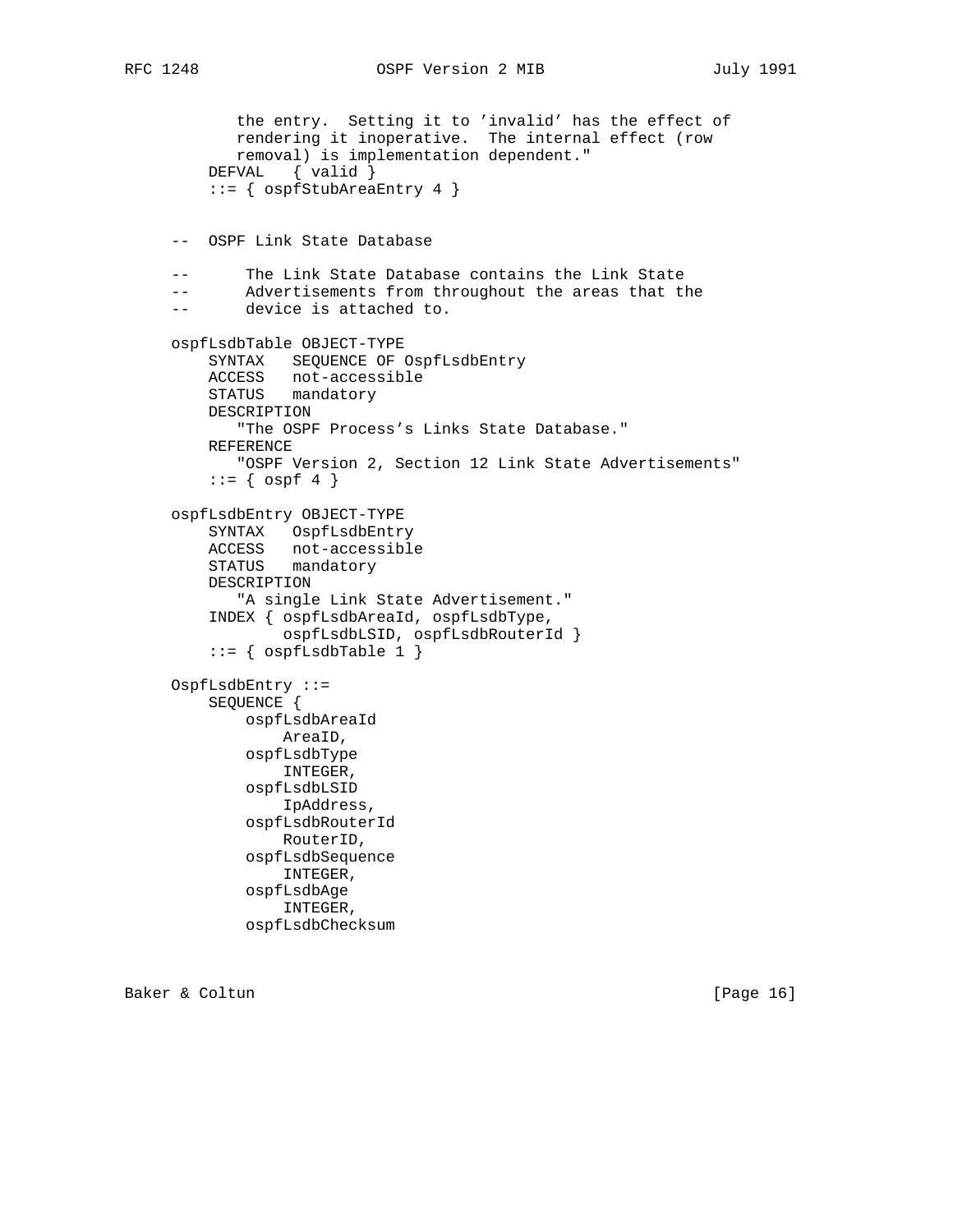```
 INTEGER,
            ospfLsdbAdvertisement
                OCTET STRING
}
    ospfLsdbAreaId OBJECT-TYPE
        SYNTAX AreaID
        ACCESS read-only
        STATUS mandatory
        DESCRIPTION
           "The 32 bit identifier of the Area from which the LSA
           was received."
        REFERENCE
           "OSPF Version 2, Appendix C.2 Area parameters"
        ::= { ospfLsdbEntry 1 }
    ospfLsdbType OBJECT-TYPE
        SYNTAX INTEGER {
                    routerLink (1),
                    networkLink (2),
                    summaryLink (3),
                    asSummaryLink (4),
                asExternalLink (5)<br>}
}
        ACCESS read-only
        STATUS mandatory
        DESCRIPTION
           "The type of the link state advertisement. Each link
           state type has a separate advertisement format."
        REFERENCE
           "OSPF Version 2, Appendix A.4.1 The Link State
           Advertisement header"
        ::= { ospfLsdbEntry 2 }
    ospfLsdbLSID OBJECT-TYPE
        SYNTAX IpAddress
        ACCESS read-only
        STATUS mandatory
        DESCRIPTION
           "The Link State ID is an LS Type Specific field
           containing either a Router ID or an IP Address; it
           identifies the piece of the routing domain that is
           being described by the advertisement."
        REFERENCE
           "OSPF Version 2, Section 12.1.4 Link State ID"
        ::= { ospfLsdbEntry 3 }
```
Baker & Coltun (Page 17)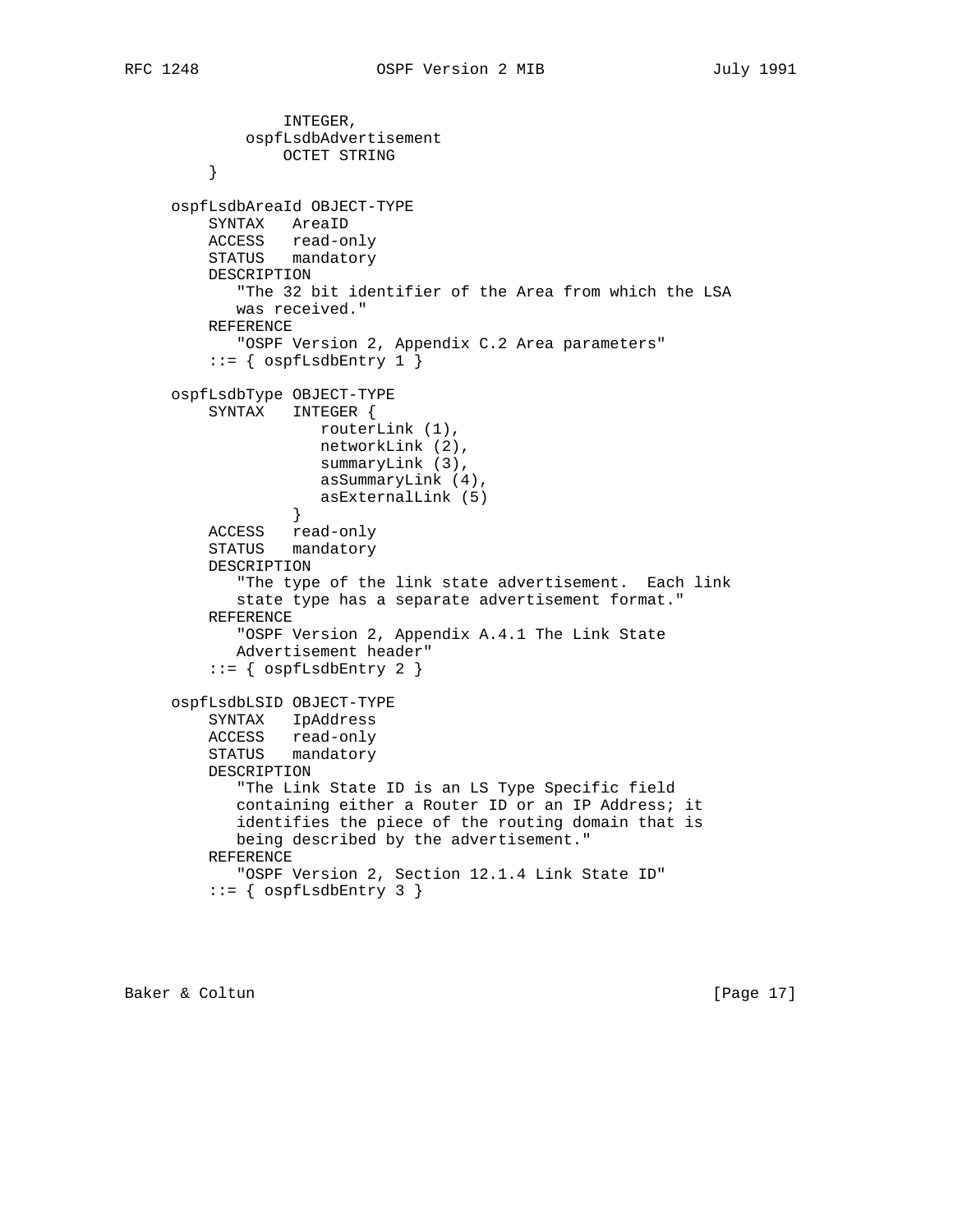```
 ospfLsdbRouterId OBJECT-TYPE
        SYNTAX RouterID
ACCESS read-only
STATUS mandatory
        DESCRIPTION
           "The 32 bit number that uniquely identifies the
           originating router in the Autonomous System."
        REFERENCE
           "OSPF Version 2, Appendix C.1 Global parameters"
        ::= { ospfLsdbEntry 4 }
    -- Note that the OSPF Sequence Number is a 32 bit signed
    -- integer. It starts with the value '80000001'h,
    -- or -'7FFFFFFF'h, and increments until '7FFFFFFF'h
    -- Thus, a typical sequence number will be very negative.
    ospfLsdbSequence OBJECT-TYPE
        SYNTAX INTEGER
        ACCESS read-only
        STATUS mandatory
        DESCRIPTION
           "The sequence number field is a signed 32-bit integer.
           It is used to detect old and duplicate link state
           advertisements. The space of sequence numbers is
           linearly ordered. The larger the sequence number the
           more recent the advertisement."
        REFERENCE
            "OSPF Version 2, Section 12.1.6 LS sequence number"
        ::= \{ ospfLsdbEntry 5 \} ospfLsdbAge OBJECT-TYPE
        SYNTAX INTEGER -- Should be 0..MaxAge
        ACCESS read-only
        STATUS mandatory
        DESCRIPTION
           "This field is the age of the link state advertisement
           in seconds."
        REFERENCE
           "OSPF Version 2, Section 12.1.1 LS age"
        ::= { ospfLsdbEntry 6 }
    ospfLsdbChecksum OBJECT-TYPE
        SYNTAX INTEGER
        ACCESS read-only
        STATUS mandatory
        DESCRIPTION
           "This field is the checksum of the complete contents of
           the advertisement, excepting the age field. The age
```
Baker & Coltun [Page 18]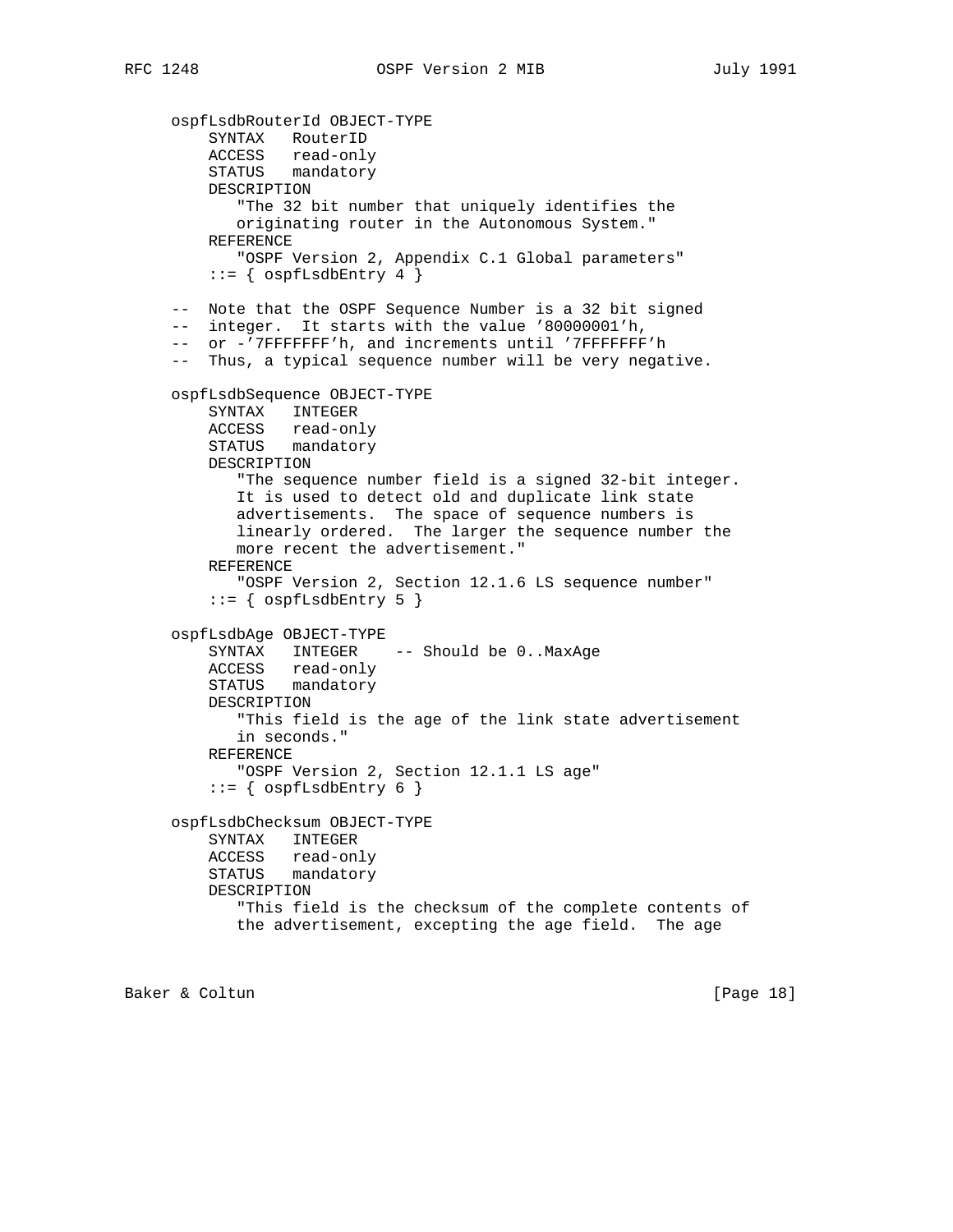```
 field is excepted so that an advertisement's age can be
       incremented without updating the checksum. The
      checksum used is the same that is used for ISO
      connectionless datagrams; it is commonly referred to as
       the Fletcher checksum."
   REFERENCE
       "OSPF Version 2, Section 12.1.7 LS checksum"
   ::= { ospfLsdbEntry 7 }
ospfLsdbAdvertisement OBJECT-TYPE
   SYNTAX OCTET STRING
   ACCESS read-only
   STATUS mandatory
   DESCRIPTION
      "The entire Link State Advertisement, including its
      header."
   REFERENCE
      "OSPF Version 2, Section 12 Link State Advertisements"
   ::= { ospfLsdbEntry 8 }
-- Address Range Table
-- The Address Range Table acts as an adjunct to the Area
-- Table; It describes those Address Range Summaries that
-- are configured to be propagated from an Area to reduce
-- the amount of information about it which is known beyond
-- its borders.
ospfAreaRangeTable OBJECT-TYPE
   SYNTAX SEQUENCE OF OspfAreaRangeEntry
   ACCESS not-accessible
   STATUS mandatory
   DESCRIPTION
       "A range if IP addresses specified by an IP address/IP
      network mask pair. For example, class B address range
      of X.X.X.X with a network mask of 255.255.0.0 includes
      all IP addresses from X.X.0.0 to X.X.255.255"
   REFERENCE
       "OSPF Version 2, Appendix C.2 Area parameters"
   ::= \{ \text{ ospf } 5 \} ospfAreaRangeEntry OBJECT-TYPE
   SYNTAX OspfAreaRangeEntry
   ACCESS not-accessible
   STATUS mandatory
   DESCRIPTION
       "A range if IP addresses specified by an IP address/IP
```
Baker & Coltun [Page 19]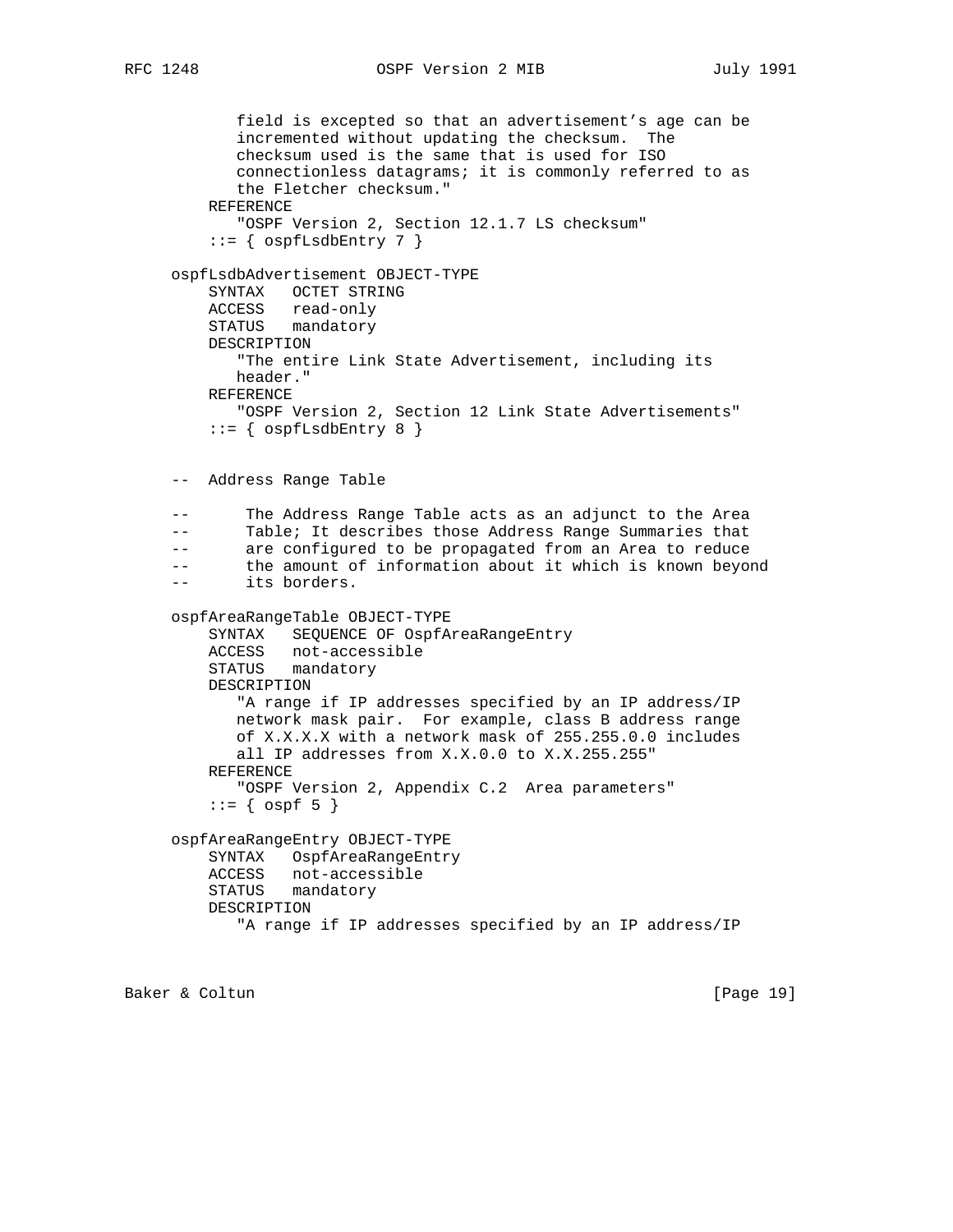```
 network mask pair. For example, class B address range
            of X.X.X.X with a network mask of 255.255.0.0 includes
           all IP addresses from X.X.0.0 to X.X.255.255"
        REFERENCE
            "OSPF Version 2, Appendix C.2 Area parameters"
         INDEX { ospfAreaRangeAreaID, ospfAreaRangeNet }
         ::= { ospfAreaRangeTable 1 }
    OspfAreaRangeEntry ::=
        SEQUENCE {
             ospfAreaRangeAreaID
                AreaID,
             ospfAreaRangeNet
                IpAddress,
             ospfAreaRangeMask
                IpAddress,
             ospfAreaRangeStatus
        Validation<br>}
}
     ospfAreaRangeAreaID OBJECT-TYPE
        SYNTAX AreaID
        ACCESS read-write
        STATUS mandatory
        DESCRIPTION
            "The Area the Address Range is to be found within."
        REFERENCE
            "OSPF Version 2, Appendix C.2 Area parameters"
         ::= { ospfAreaRangeEntry 1 }
    ospfAreaRangeNet OBJECT-TYPE
        SYNTAX IpAddress
        ACCESS read-write
        STATUS mandatory
        DESCRIPTION
           "The IP Address of the Net or Subnet indicated by the
           range."
        REFERENCE
           "OSPF Version 2, Appendix C.2 Area parameters"
         ::= { ospfAreaRangeEntry 2 }
    ospfAreaRangeMask OBJECT-TYPE
        SYNTAX IpAddress
        ACCESS read-write
        STATUS mandatory
        DESCRIPTION
            "The Subnet Mask that pertains to the Net or Subnet."
        REFERENCE
```
Baker & Coltun (Page 20)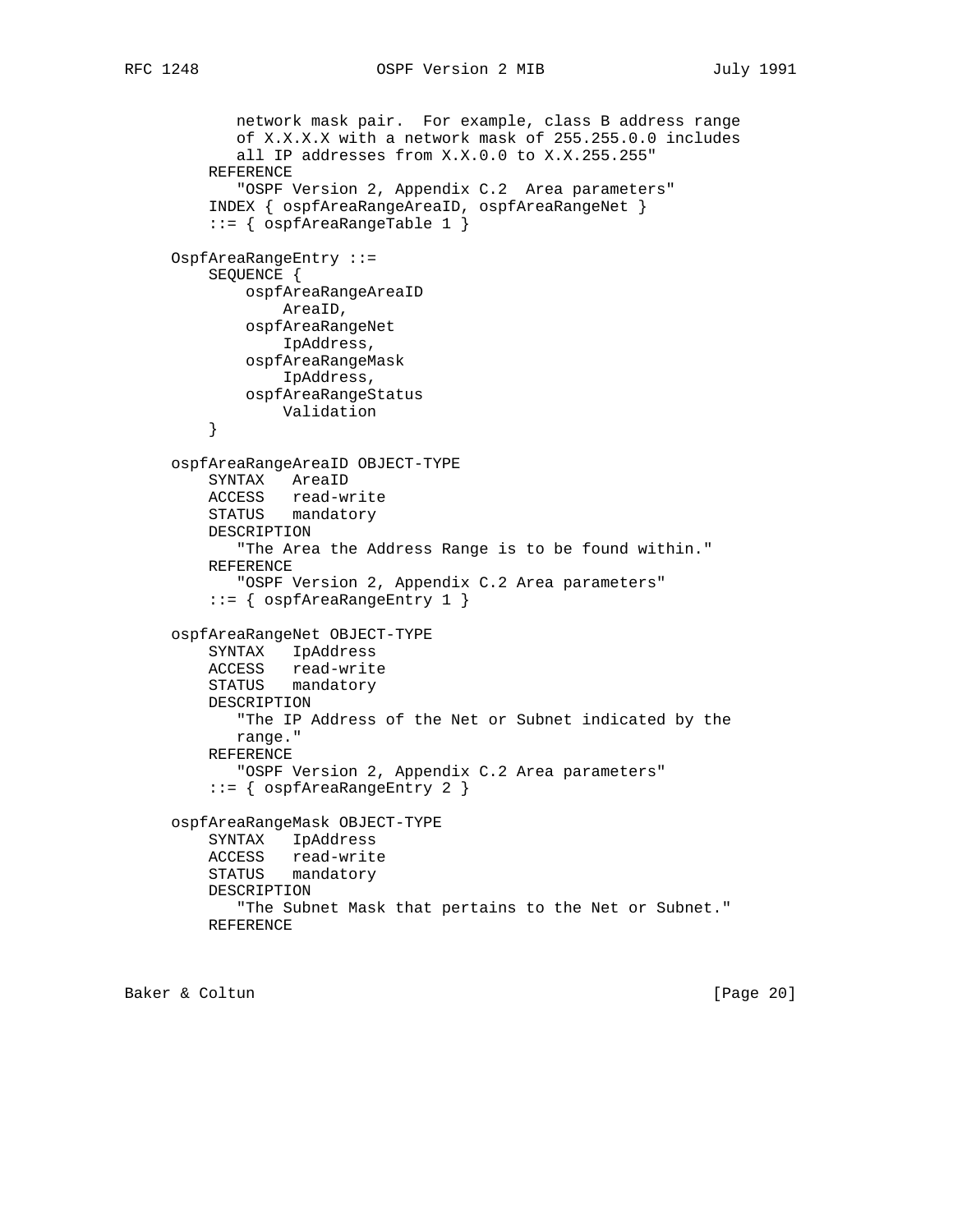```
 "OSPF Version 2, Appendix C.2 Area parameters"
    ::= { ospfAreaRangeEntry 3 }
ospfAreaRangeStatus OBJECT-TYPE
   SYNTAX Validation
   ACCESS read-write
   STATUS mandatory
   DESCRIPTION
       "This variable displays the validity or invalidity of
```

```
 the entry. Setting it to 'invalid' has the effect of
      rendering it inoperative. The internal effect (row
      removal) is implementation dependent."
  DEFVAL { valid }
    ::= { ospfAreaRangeEntry 4 }
-- OSPF Host Table
-- The Host/Metric Table indicates what hosts are directly
-- attached to the Router, and what metrics and types of
-- service should be advertised for them.
ospfHostTable OBJECT-TYPE
   SYNTAX SEQUENCE OF OspfHostEntry
   ACCESS not-accessible
   STATUS mandatory
   DESCRIPTION
       "The list of Hosts, and their metrics, that the router
      will advertise as host routes."
   REFERENCE
      "OSPF Version 2, Appendix C.6 Host route parameters"
   ::= { ospf 6 }
ospfHostEntry OBJECT-TYPE
   SYNTAX OspfHostEntry
   ACCESS not-accessible
   STATUS mandatory
   DESCRIPTION
      "A metric to be advertised, for a given type of service,
      when a given host is reachable."
    INDEX { ospfHostIpAddress, ospfHostTOS }
   ::= { ospfHostTable 1 }
OspfHostEntry ::=
   SEQUENCE {
       ospfHostIpAddress
```

```
 IpAddress,
ospfHostTOS
```
Baker & Coltun (Page 21)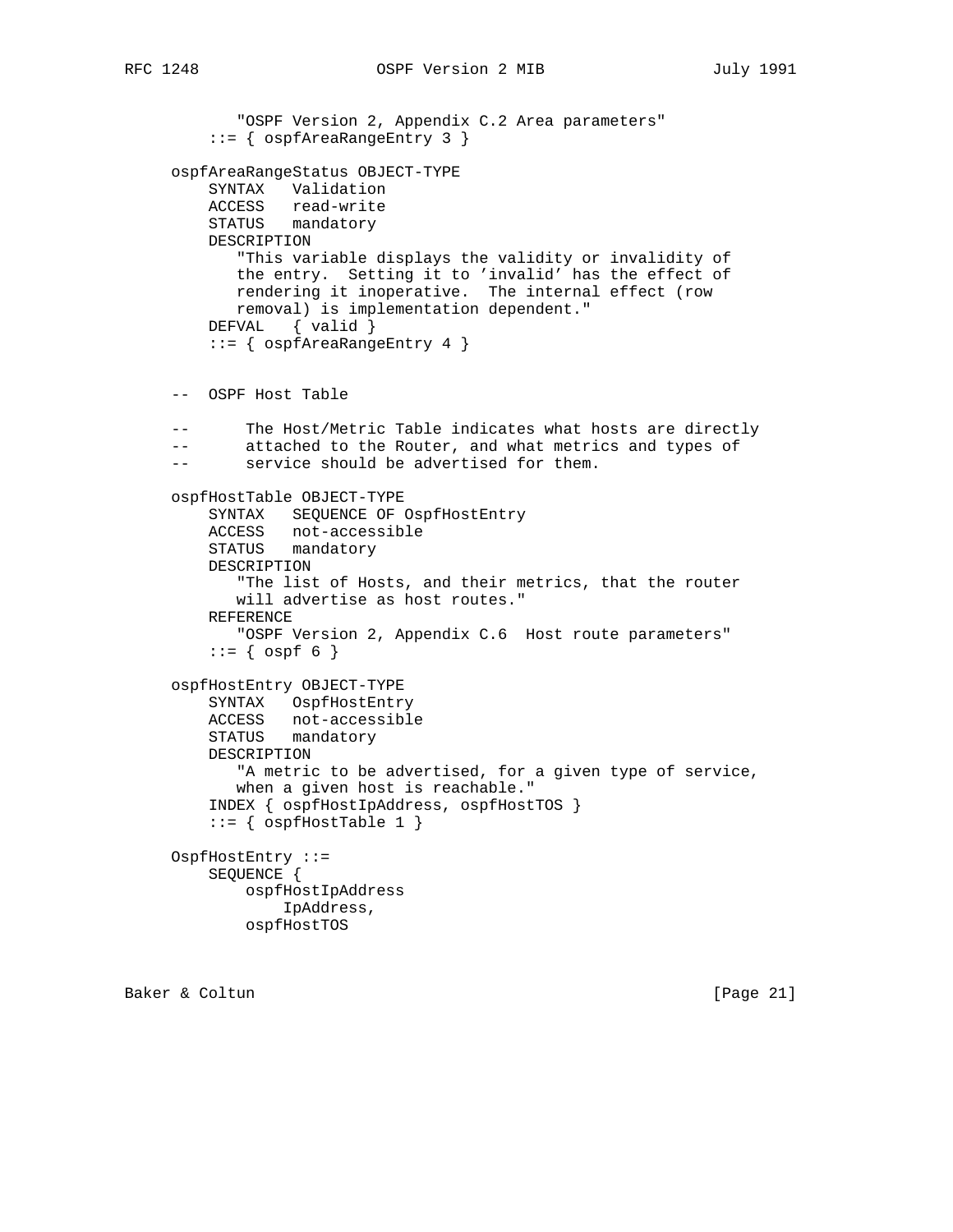```
 TOSType,
            ospfHostMetric
                Metric,
            ospfHostStatus
                Validation
}
    ospfHostIpAddress OBJECT-TYPE
        SYNTAX IpAddress
        ACCESS read-write
        STATUS mandatory
        DESCRIPTION
           "The IP Address of the Host."
        REFERENCE
           "OSPF Version 2, Appendix C.6 Host route parameters"
        ::= { ospfHostEntry 1 }
    ospfHostTOS OBJECT-TYPE
        SYNTAX TOSType
        ACCESS read-write
        STATUS mandatory
        DESCRIPTION
           "The Type of Service of the route being configured."
        REFERENCE
           "OSPF Version 2, Appendix C.6 Host route parameters"
        ::= { ospfHostEntry 2 }
    ospfHostMetric OBJECT-TYPE
        SYNTAX Metric
        ACCESS read-write
        STATUS mandatory
        DESCRIPTION
           "The Metric to be advertised."
        REFERENCE
           "OSPF Version 2, Appendix C.6 Host route parameters"
        ::= { ospfHostEntry 3 }
    ospfHostStatus OBJECT-TYPE
        SYNTAX Validation
        ACCESS read-write
        STATUS mandatory
        DESCRIPTION
           "This variable displays the validity or invalidity of
           the entry. Setting it to 'invalid' has the effect of
           rendering it inoperative. The internal effect (row
           removal) is implementation dependent."
        DEFVAL { valid }
        ::= { ospfHostEntry 4 }
```
Baker & Coltun (Page 22)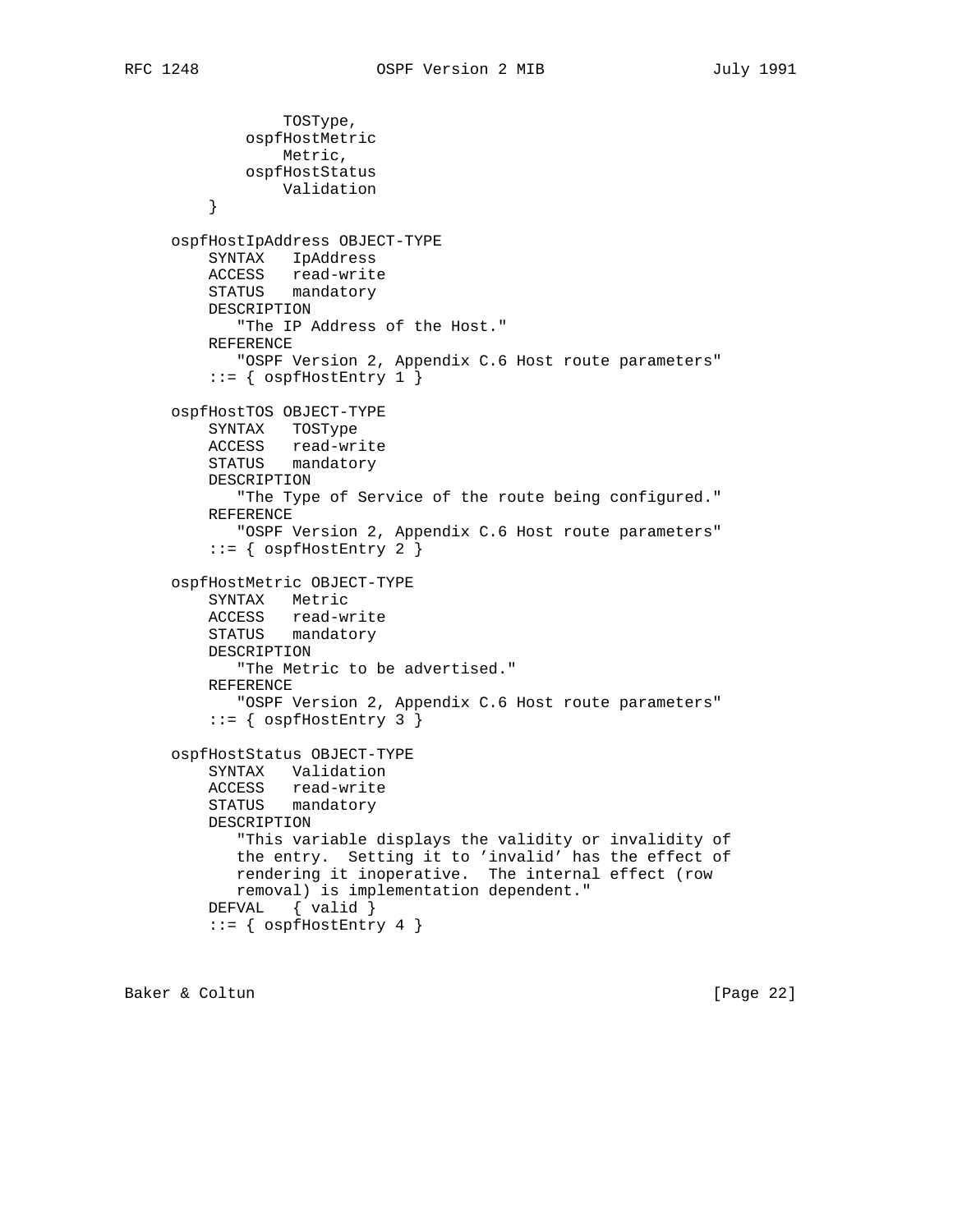-- OSPF Interface Table -- The OSPF Interface Table augments the ifTable with OSPF -- specific information. ospfIfTable OBJECT-TYPE SYNTAX SEQUENCE OF OspfIfEntry ACCESS not-accessible STATUS mandatory DESCRIPTION "The OSPF Interface Table describes the interfaces from the viewpoint of OSPF." REFERENCE "OSPF Version 2, Appendix C.3 Router interface parameters"  $::= \{ \text{ospf } 7 \}$  ospfIfEntry OBJECT-TYPE SYNTAX OspfIfEntry ACCESS not-accessible STATUS mandatory DESCRIPTION "The OSPF Interface Entry describes one interface from the viewpoint of OSPF." INDEX { ospfIfIpAddress, ospfAddressLessIf }  $::=$  { ospfIfTable 1 } OspfIfEntry ::= SEQUENCE { ospfIfIpAddress IpAddress, ospfAddressLessIf INTEGER, ospfIfAreaId AreaID, ospfIfType INTEGER, ospfIfAdminStat Status, ospfIfRtrPriority DesignatedRouterPriority, ospfIfTransitDelay UpToMaxAge, ospfIfRetransInterval UpToMaxAge, ospfIfHelloInterval HelloRange, ospfIfRtrDeadInterval

Baker & Coltun [Page 23]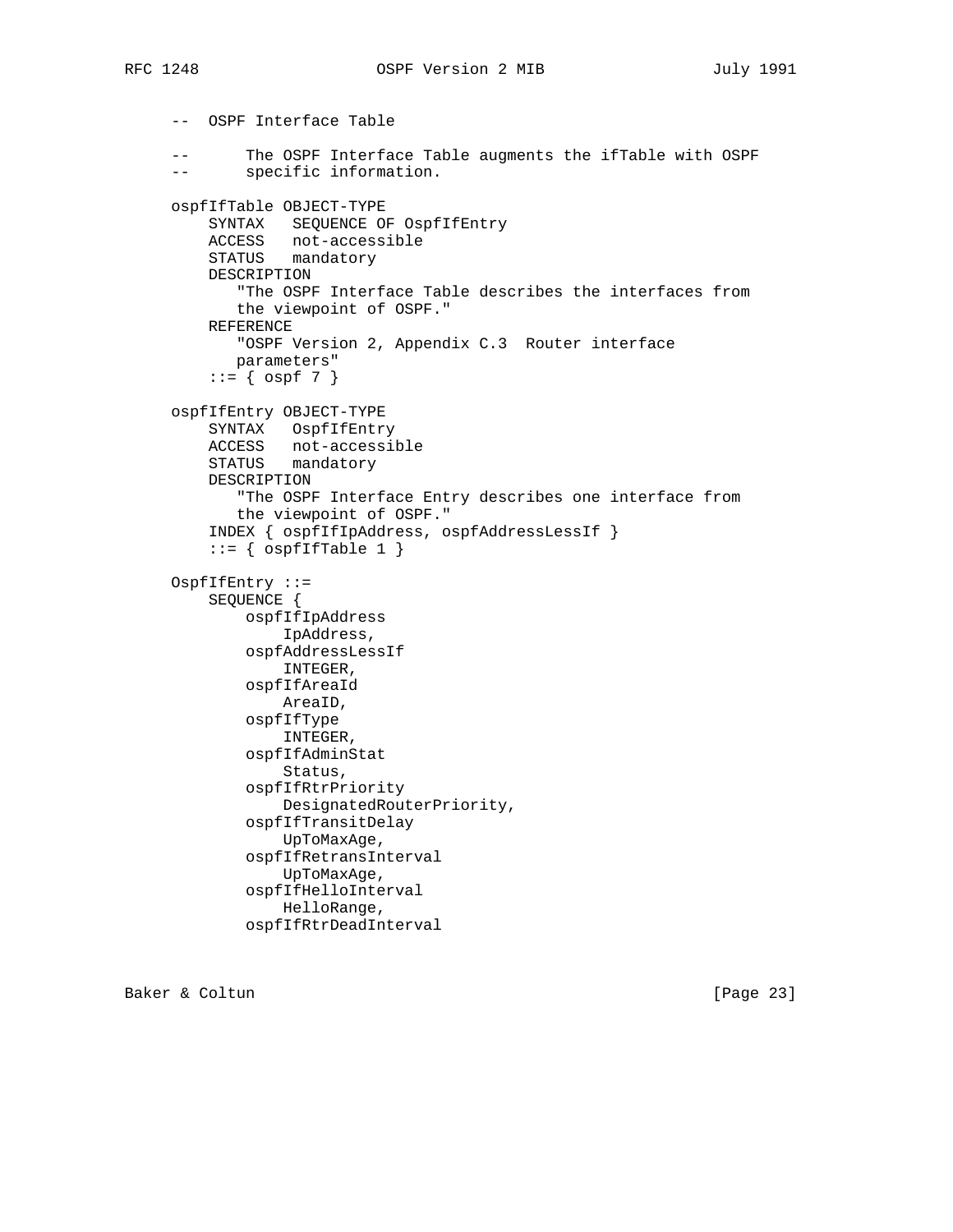```
 PositiveInteger,
            ospfIfPollInterval
                PositiveInteger,
            ospfIfState
                INTEGER,
            ospfIfDesignatedRouter
                IpAddress,
            ospfIfBackupDesignatedRouter
                IpAddress,
            ospfIfEvents
               Counter,
            ospfIfAuthKey
       OCTET STRING
}
    ospfIfIpAddress OBJECT-TYPE
        SYNTAX IpAddress
        ACCESS read-write
        STATUS mandatory
        DESCRIPTION
           "The IP address of this OSPF interface."
       ::= { ospfIfEntry 1 }
    ospfAddressLessIf OBJECT-TYPE
        SYNTAX INTEGER
ACCESS read-write
STATUS mandatory
        DESCRIPTION
           "For the purpose of easing the instancing of addressed
           and addressless interfaces; This variable takes the
           value 0 on interfaces with IP Addresses, and the
           corresponding value of ifIndex for interfaces having no
           IP Address."
       ::= { ospfIfEntry 2 }
    ospfIfAreaId OBJECT-TYPE
        SYNTAX AreaID
ACCESS read-write
STATUS mandatory
        DESCRIPTION
           "A 32-bit integer uniquely identifying the area to
           which the interface connects. Area ID 0.0.0.0 is used
           for the OSPF backbone."
        DEFVAL { '00000000'H } -- 0.0.0.0
       ::= { ospfIfEntry 3 }
```
Baker & Coltun (Page 24)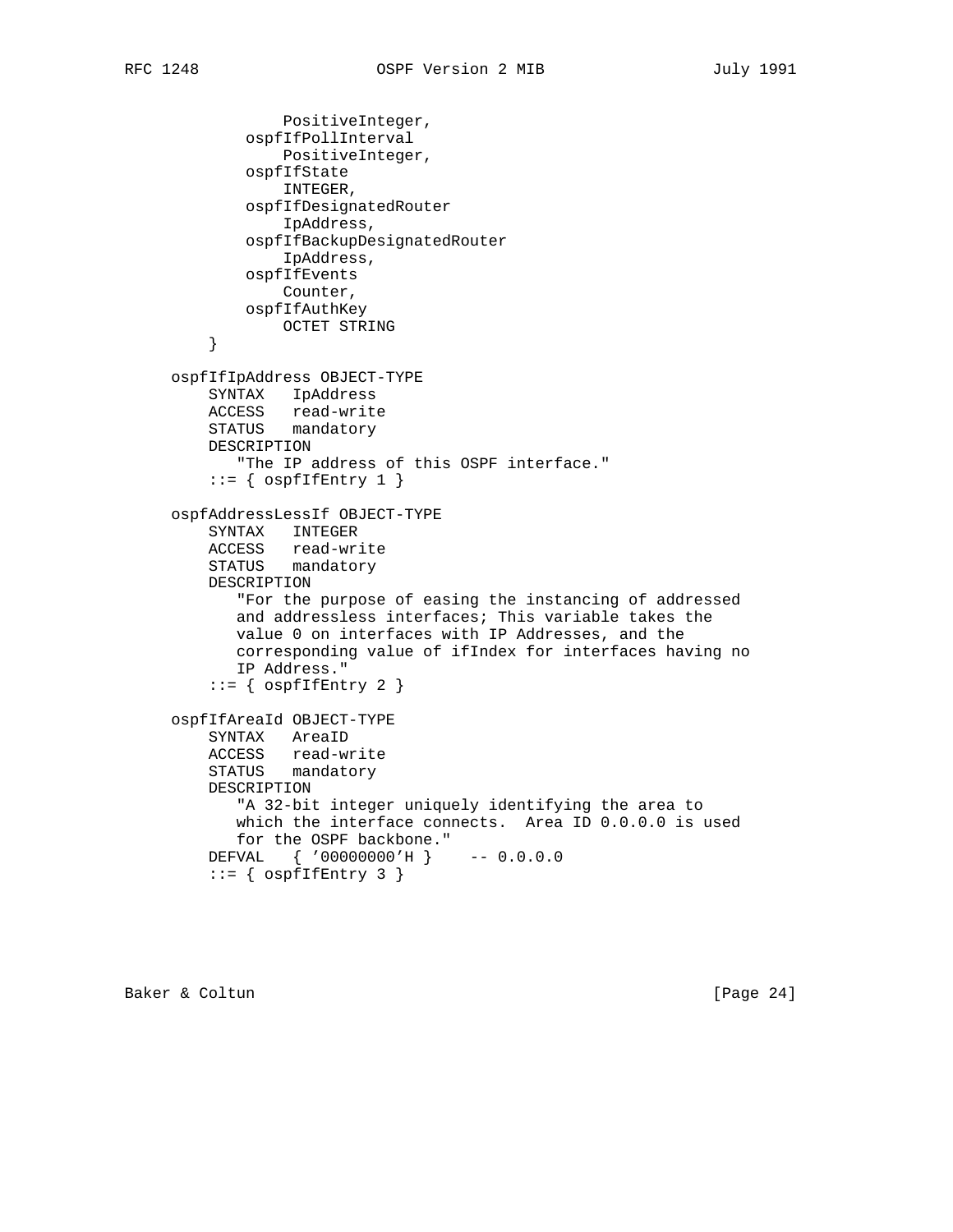ospfIfType OBJECT-TYPE SYNTAX INTEGER { broadcast (1), nbma (2), pointToPoint (3) } ACCESS read-write STATUS mandatory DESCRIPTION "The OSPF interface type. By way of a default, this field may be intuited from the corresponding value of ifType. Broadcast LANs, such as Ethernet and IEEE 802.5, take the value 'broadcast', X.25, Frame Relay, and similar technologies take the value 'nbma', and links that are definitively point to point take the value 'pointToPoint'."  $::=$  {  $ospfIfEntry 4$  } ospfIfAdminStat OBJECT-TYPE SYNTAX Status ACCESS read-write STATUS mandatory DESCRIPTION "The OSPF interface's administrative status. The value 'enabled' denotes that neighbor relationships may be formed on the interface, and the interface will be advertised as an internal route to some area. The value 'disabled' denotes that the interface is external to OSPF." DEFVAL { enabled }  $::=$  {  $ospfIfEntry 5$  } ospfIfRtrPriority OBJECT-TYPE SYNTAX DesignatedRouterPriority ACCESS read-write STATUS mandatory DESCRIPTION "The priority of this interface. Used in multi-access networks, this field is used in the designated router election algorithm. The value 0 signifies that the router is not eligible to become the designated router on this particular network. In the event of a tie in this value, routers will use their router id as a tie breaker." DEFVAL { 1 }  $::=$  {  $ospfIfEntry 6$  }

Baker & Coltun (Page 25)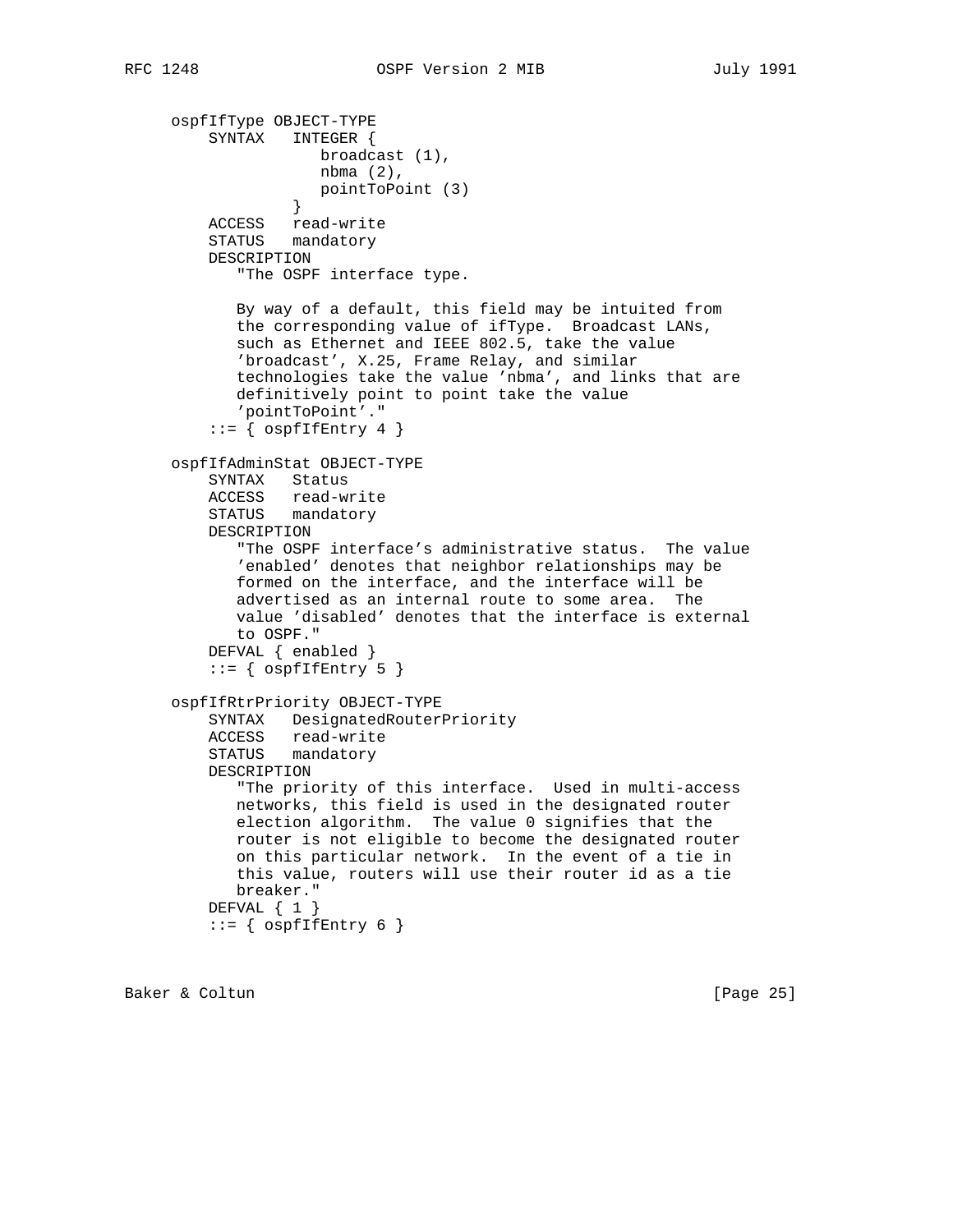```
 ospfIfTransitDelay OBJECT-TYPE
SYNTAX UpToMaxAge
ACCESS read-write
STATUS mandatory
        DESCRIPTION
           "The estimated number of seconds it takes to transmit a
           link- state update packet over this interface."
       DEFVAL \{ 1 \}::= { ospfIfEntry 7 }
    ospfIfRetransInterval OBJECT-TYPE
        SYNTAX UpToMaxAge
        ACCESS read-write
        STATUS mandatory
        DESCRIPTION
           "The number of seconds between link-state advertisement
           retransmissions, for adjacencies belonging to this
           interface. This value is also used when retransmitting
           database description and link-state request packets."
       DEFVAL \{ 5 \}::= { ospfIfEntry 8 }
    ospfIfHelloInterval OBJECT-TYPE
        SYNTAX HelloRange
        ACCESS read-write
        STATUS mandatory
        DESCRIPTION
           "The length of time, in seconds, between the Hello
           packets that the router sends on the interface. This
           value must be the same for all routers attached to a
           common network."
        DEFVAL { 10 }
       ::= { ospfIfEntry 9 }
    ospfIfRtrDeadInterval OBJECT-TYPE
        SYNTAX PositiveInteger
        ACCESS read-write
        STATUS mandatory
        DESCRIPTION
           "The number of seconds that a router's Hello packets
           have not been seen before it's neighbors declare the
           router down. This should be some multiple of the Hello
           interval. This value must be the same for all routers
           attached to a common network."
       DEFVAL \{40\}::= { ospfIfEntry 10 }
```
Baker & Coltun (Page 26)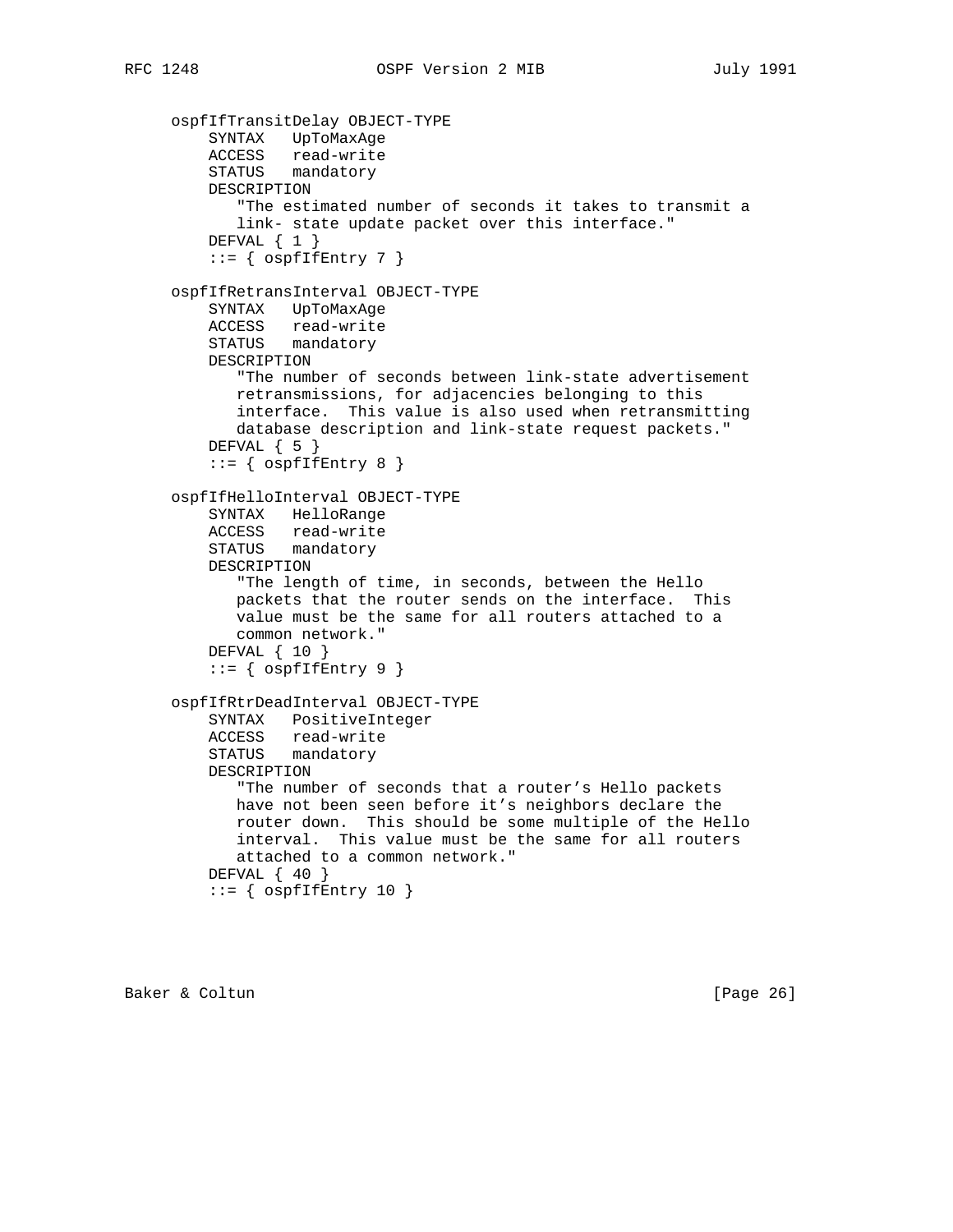```
 ospfIfPollInterval OBJECT-TYPE
SYNTAX PositiveInteger
ACCESS read-write
STATUS mandatory
        DESCRIPTION
           "The larger time interval, in seconds, between the
           Hello packets sent to an inactive non-broadcast multi-
           access neighbor."
        DEFVAL { 120 }
       ::= { ospfIfEntry 11 }
    ospfIfState OBJECT-TYPE
        SYNTAX INTEGER {
                  down (1),
                    loopback (2),
                    waiting (3),
                   pointToPoint (4),
                    designatedRouter (5),
                   backupDesignatedRouter (6),
                 otherDesignatedRouter (7)
}
        ACCESS read-only
        STATUS mandatory
        DESCRIPTION
           "The OSPF Interface State."
        DEFVAL { down }
       ::= { ospfIfEntry 12 }
    ospfIfDesignatedRouter OBJECT-TYPE
        SYNTAX IpAddress
        ACCESS read-only
        STATUS mandatory
        DESCRIPTION
           "The IP Address of the Designated Router."
        DEFVAL { '00000000'H } -- 0.0.0.0
       ::= { ospfIfEntry 13 }
    ospfIfBackupDesignatedRouter OBJECT-TYPE
        SYNTAX IpAddress
        ACCESS read-only
        STATUS mandatory
        DESCRIPTION
           "The IP Address of the Backup Designated Router."
        DEFVAL { '00000000'H } -- 0.0.0.0
       ::= { ospfIfEntry 14 }
```
Baker & Coltun (Page 27)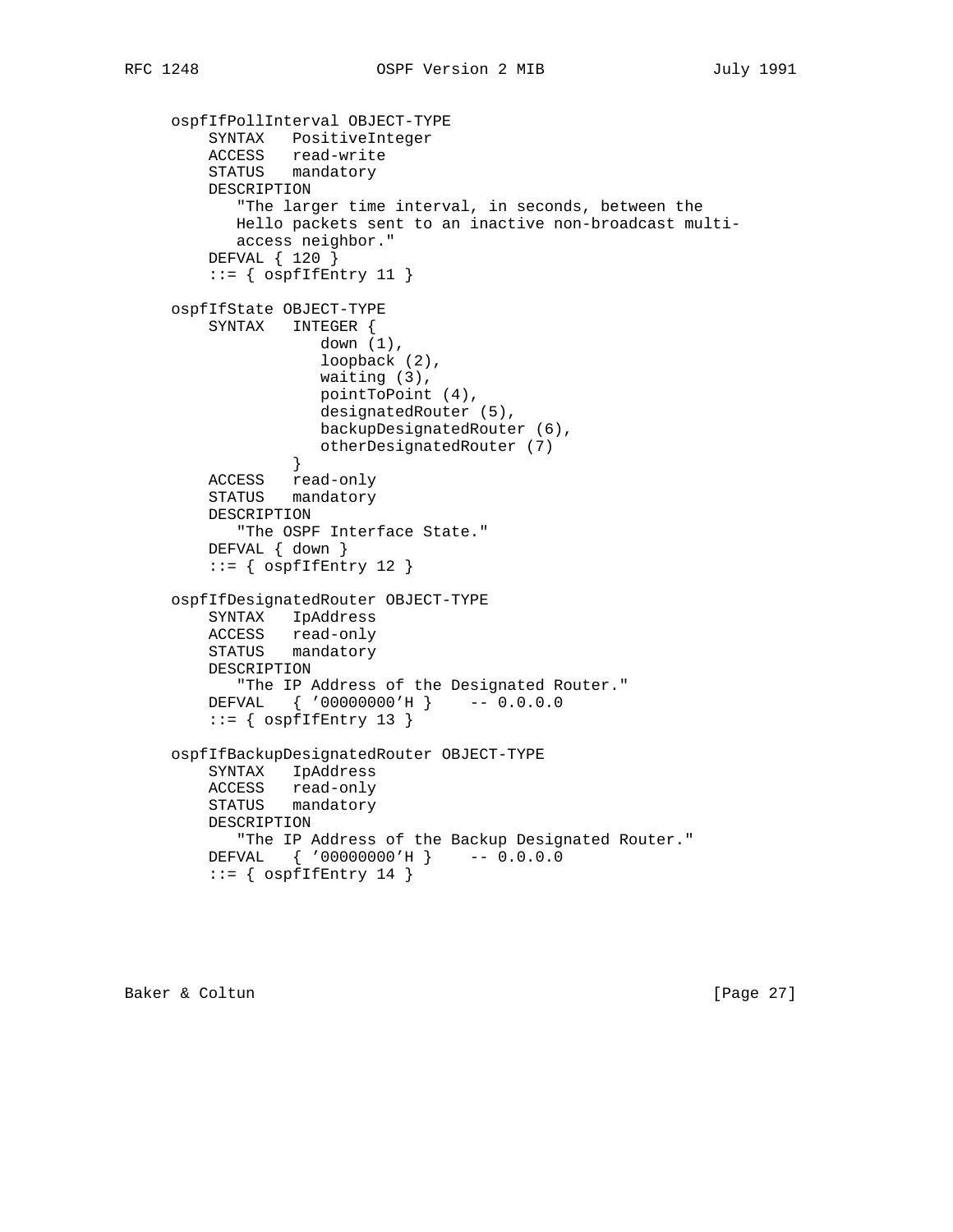ospfIfEvents OBJECT-TYPE SYNTAX Counter ACCESS read-only STATUS mandatory DESCRIPTION "The number of times this OSPF interface has changed its state, or an error has occurred." DEFVAL { 0 }  $::=$  {  $ospfIfEntry 15$  } ospfIfAuthKey OBJECT-TYPE SYNTAX OCTET STRING ACCESS read-write STATUS mandatory DESCRIPTION "The Authentication Key. If the Area's Authorization Type is simplePassword, and the key length is shorter than 8 octets, the agent will left adjust and zero fill to 8 octets. When read, ospfIfAuthKey always returns an Octet String of length zero." REFERENCE "OSPF Version 2, Section 9 The Interface Data Structure" DEFVAL { '0000000000000000'H } -- 0.0.0.0.0.0.0.0  $::=$  {  $ospfIfEntry 16$  } -- OSPF Interface Metric Table The Metric Table describes the metrics to be advertised -- for a specified interface at the various types of service. -- As such, this table is an adjunct of the OSPF Interface -- Table. -- Types of service, as defined by RFC 791, have the ability -- to request low delay, high bandwidth, or reliable linkage. -- For the purposes of this specification, the measure of -- bandwidth -- Metric = 10^8 / ifSpeed -- is the default value. For multiple link interfaces, note -- that ifSpeed is the sum of the individual link speeds. -- This yields a number having the following typical values:

Baker & Coltun [Page 28]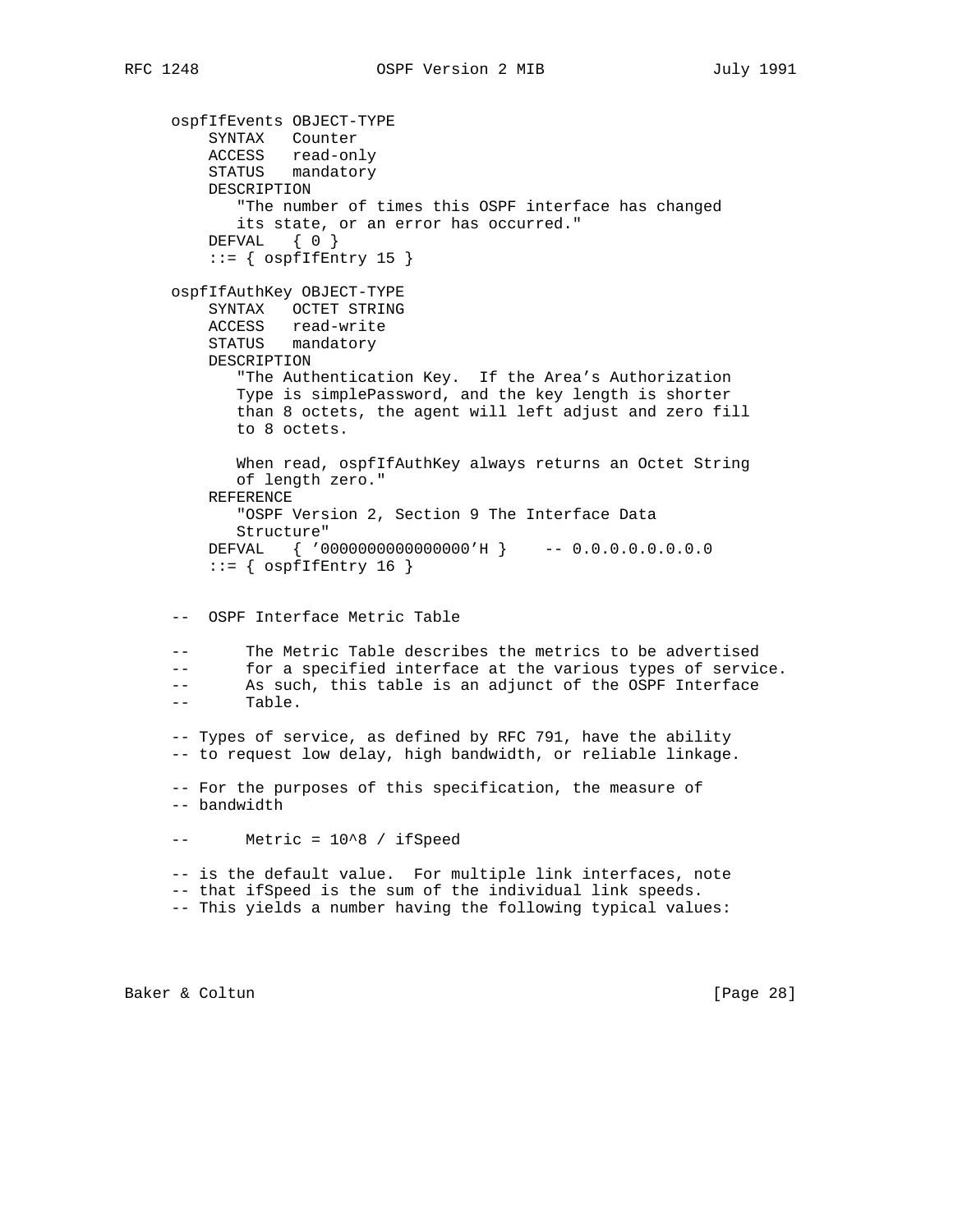-- Network Type/bit rate Metric -- > 200 MBPS 1 -- Ethernet/802.3 10  $--$  E1 48 -- T1 (ESF) 65 -- 64 KBPS 1562 -- 56 KBPS 1785 -- 19.2 KBPS 5208 -- 9.6 KBPS 10416 -- Routes that are not specified use the default (TOS 0) metric ospfIfMetricTable OBJECT-TYPE SYNTAX SEQUENCE OF OspfIfMetricEntry ACCESS not-accessible STATUS mandatory DESCRIPTION "The TOS metrics for a non-virtual interface identified by the interface index." REFERENCE "OSPF Version 2, Appendix C.3 Router interface parameters"  $::=$  {  $ospf 8$  } ospfIfMetricEntry OBJECT-TYPE SYNTAX OspfIfMetricEntry ACCESS not-accessible STATUS mandatory DESCRIPTION "A particular TOS metric for a non-virtual interface identified by the interface index." REFERENCE "OSPF Version 2, Appendix C.3 Router interface parameters" INDEX { ospfIfMetricIpAddress, ospfIfMetricAddressLessIf, ospfIfMetricTOS } ::= { ospfIfMetricTable 1 } OspfIfMetricEntry ::= SEQUENCE { ospfIfMetricIpAddress IpAddress, ospfIfMetricAddressLessIf INTEGER, ospfIfMetricTOS TOSType,

Baker & Coltun [Page 29]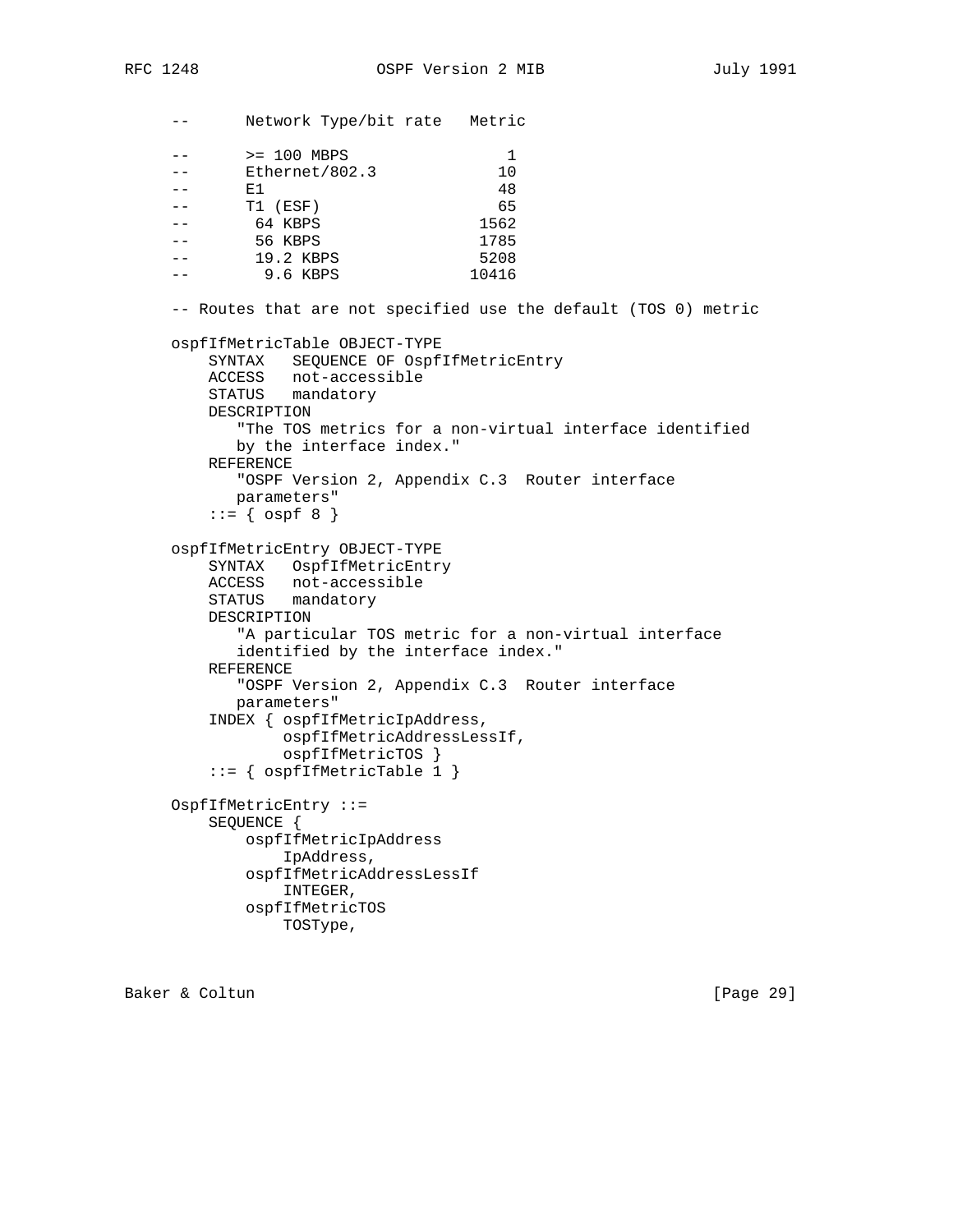ospfIfMetricMetric Metric, ospfIfMetricStatus Validation } ospfIfMetricIpAddress OBJECT-TYPE SYNTAX IpAddress ACCESS read-write STATUS mandatory DESCRIPTION "The IP address of this OSPF interface. On row creation, this can be derived from the instance." ::= { ospfIfMetricEntry 1 } ospfIfMetricAddressLessIf OBJECT-TYPE SYNTAX INTEGER ACCESS read-write STATUS mandatory DESCRIPTION "For the purpose of easing the instancing of addressed and addressless interfaces; This variable takes the value 0 on interfaces with IP Addresses, and the value of ifIndex for interfaces having no IP Address. On row creation, this can be derived from the instance." ::= { ospfIfMetricEntry 2 } ospfIfMetricTOS OBJECT-TYPE SYNTAX TOSType ACCESS read-write STATUS mandatory DESCRIPTION "The type of service metric being referenced. On row creation, this can be derived from the instance." ::= { ospfIfMetricEntry 3 } ospfIfMetricMetric OBJECT-TYPE SYNTAX Metric ACCESS read-write STATUS mandatory DESCRIPTION "The metric of using this type of service on this interface. The default value of the TOS 0 Metric is 10^8 / ifSpeed. The value FFFF is distinguished to mean 'no route via this TOS'." ::= { ospfIfMetricEntry 4 }

Baker & Coltun (Page 30)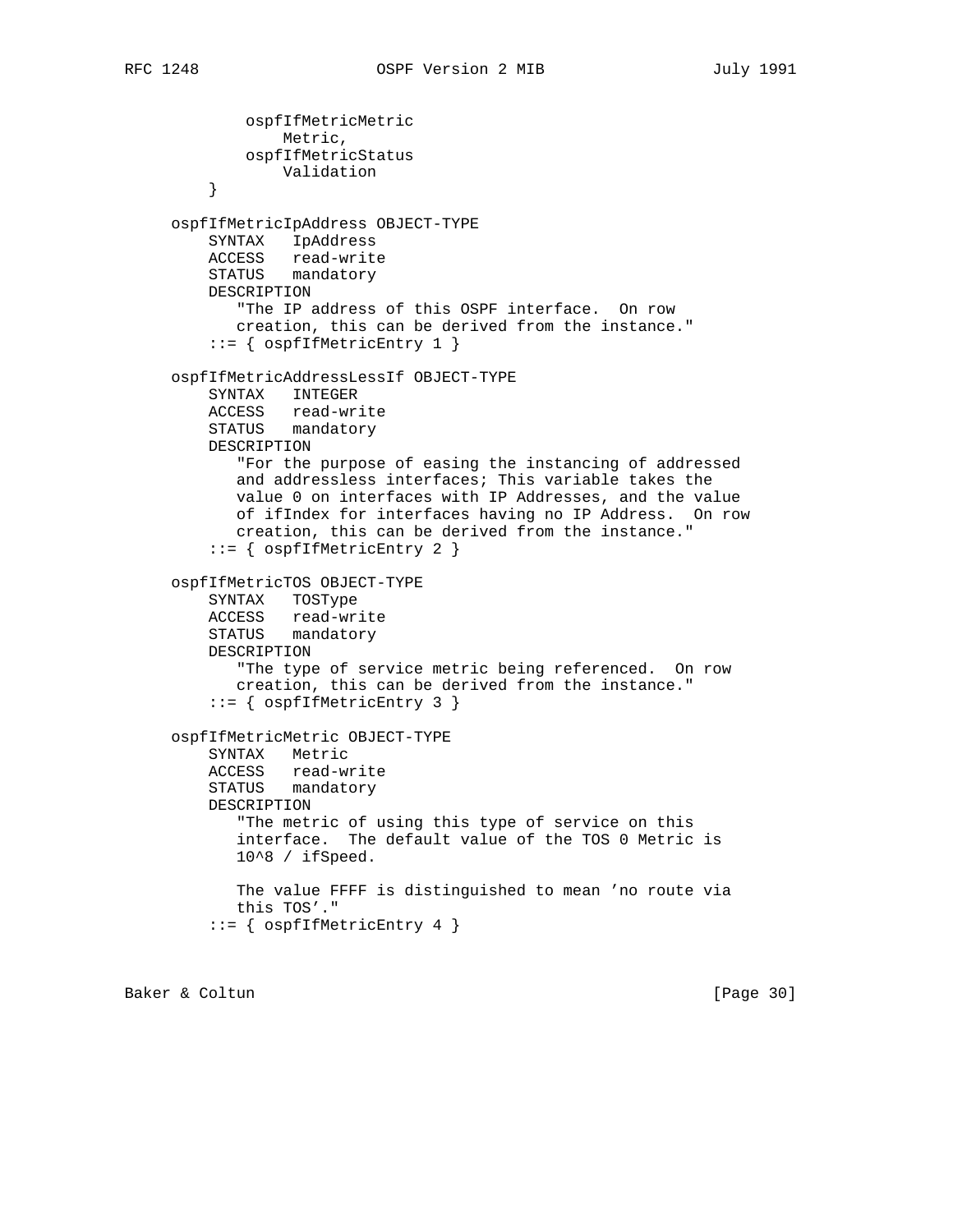```
 ospfIfMetricStatus OBJECT-TYPE
SYNTAX Validation
ACCESS read-write
STATUS mandatory
        DESCRIPTION
           "This variable displays the validity or invalidity of
           the entry. Setting it to 'invalid' has the effect of
           rendering it inoperative. The internal effect (row
           removal) is implementation dependent."
        DEFVAL { valid }
        ::= { ospfIfMetricEntry 5 }
    -- OSPF Virtual Interface Table
           The Virtual Interface Table describes the virtual
    -- links that the OSPF Process is configured to
    -- carry on.
    ospfVirtIfTable OBJECT-TYPE
        SYNTAX SEQUENCE OF OspfVirtIfEntry
        ACCESS not-accessible
        STATUS mandatory
        DESCRIPTION
           "Information about this router's virtual interfaces."
        REFERENCE
           "OSPF Version 2, Appendix C.4 Virtual link parameters"
       ::= { ospf 9 }
    ospfVirtIfEntry OBJECT-TYPE
        SYNTAX OspfVirtIfEntry
        ACCESS not-accessible
        STATUS mandatory
        DESCRIPTION
           "Information about a single Virtual Interface."
        INDEX { ospfVirtIfAreaID, ospfVirtIfNeighbor }
        ::= { ospfVirtIfTable 1 }
    OspfVirtIfEntry ::=
        SEQUENCE {
            ospfVirtIfAreaID
                AreaID,
            ospfVirtIfNeighbor
                RouterID,
            ospfVirtIfTransitDelay
                UpToMaxAge,
            ospfVirtIfRetransInterval
                UpToMaxAge,
```
Baker & Coltun [Page 31]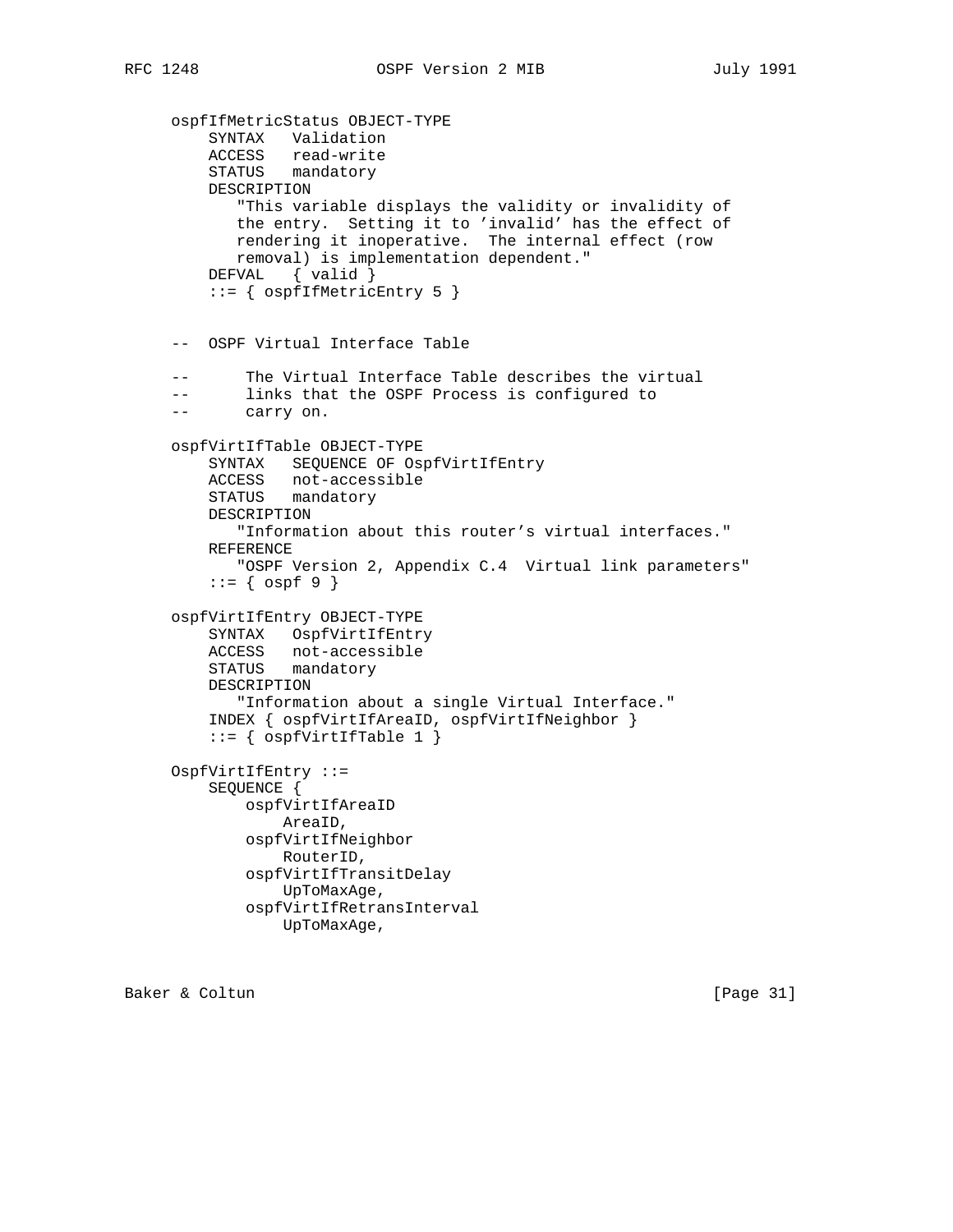```
 ospfVirtIfHelloInterval
                HelloRange,
            ospfVirtIfRtrDeadInterval
                PositiveInteger,
            ospfVirtIfState
                INTEGER,
            ospfVirtIfEvents
                Counter,
            ospfVirtIfAuthKey
                OCTET STRING,
            ospfVirtIfStatus
                Validation
        }
    ospfVirtIfAreaID OBJECT-TYPE
        SYNTAX AreaID
        ACCESS read-write
        STATUS mandatory
        DESCRIPTION
           "The Transit Area that the Virtual Link traverses. By
           definition, this is not 0.0.0.0"
         ::= { ospfVirtIfEntry 1 }
    ospfVirtIfNeighbor OBJECT-TYPE
        SYNTAX RouterID
ACCESS read-write
STATUS mandatory
        DESCRIPTION
            "The Router ID of the Virtual Neighbor."
        ::= { ospfvirtIfEntry 2 }
    ospfVirtIfTransitDelay OBJECT-TYPE
        SYNTAX UpToMaxAge
        ACCESS read-write
        STATUS mandatory
        DESCRIPTION
           "The estimated number of seconds it takes to transmit a
           link- state update packet over this interface."
       DEFVAL { 1 }
        ::= { ospfVirtIfEntry 3 }
    ospfVirtIfRetransInterval OBJECT-TYPE
        SYNTAX UpToMaxAge
        ACCESS read-write
        STATUS mandatory
        DESCRIPTION
            "The number of seconds between link-state advertisement
           retransmissions, for adjacencies belonging to this
```
Baker & Coltun (Page 32)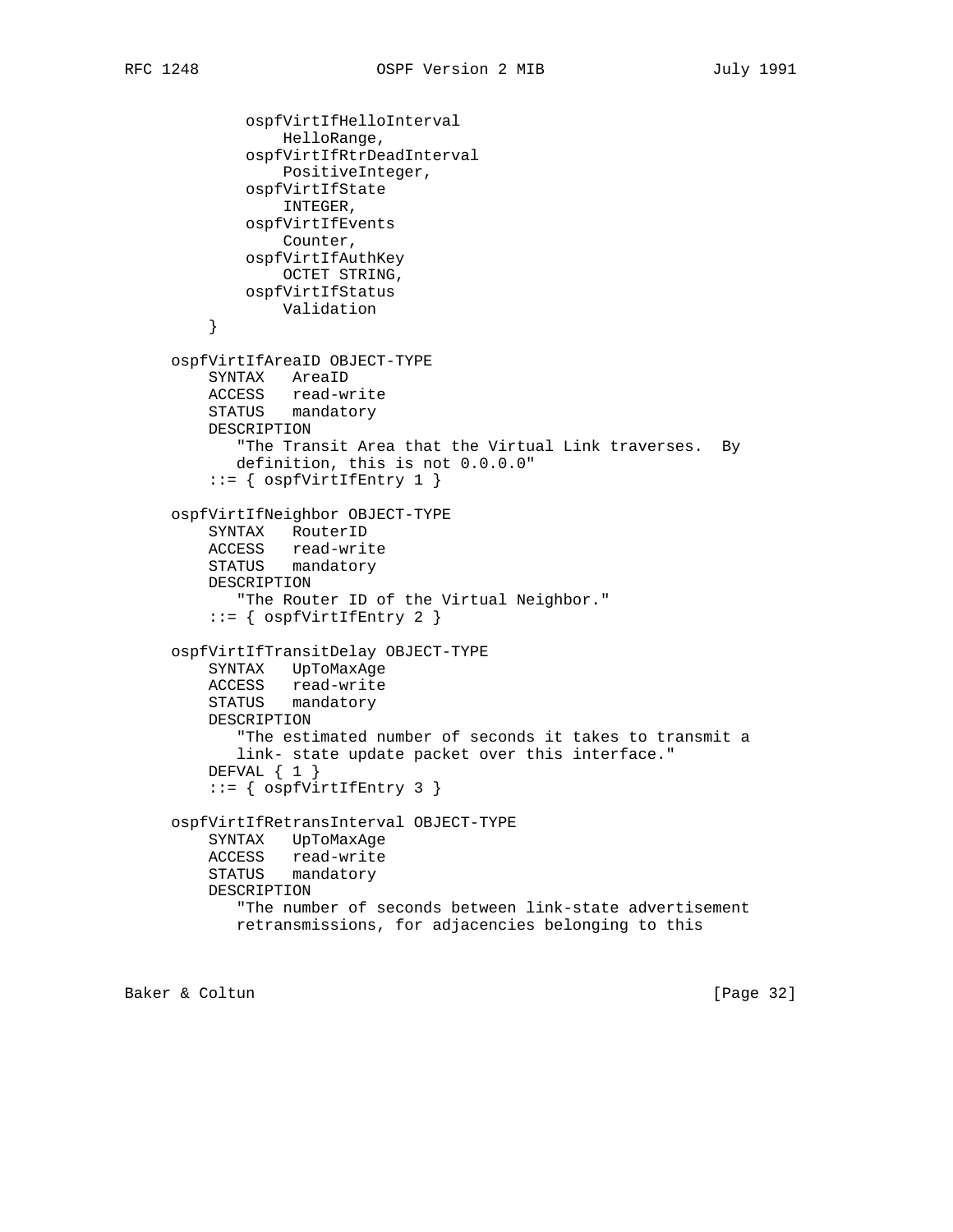interface. This value is also used when retransmitting database description and link-state request packets. This value should be well over the expected round-trip time." DEFVAL { 5 } ::= { ospfVirtIfEntry 4 } ospfVirtIfHelloInterval OBJECT-TYPE SYNTAX HelloRange ACCESS read-write STATUS mandatory DESCRIPTION "The length of time, in seconds, between the Hello packets that the router sends on the interface. This value must be the same for the virtual neighbor." DEFVAL { 10 } ::= { ospfVirtIfEntry 5 } ospfVirtIfRtrDeadInterval OBJECT-TYPE SYNTAX PositiveInteger ACCESS read-write STATUS mandatory DESCRIPTION "The number of seconds that a router's Hello packets have not been seen before it's neighbors declare the router down. This should be some multiple of the Hello interval. This value must be the same for the virtual neighbor." DEFVAL { 60 } ::= { ospfVirtIfEntry 6 } ospfVirtIfState OBJECT-TYPE SYNTAX INTEGER { down (1), These use the same encoding pointToPoint (4) -- as the ospfIfTable } ACCESS read-only STATUS mandatory DESCRIPTION "OSPF virtual interface states." DEFVAL { down }  $::=$  {  $ospfVirtIfEntry 7$  } ospfVirtIfEvents OBJECT-TYPE SYNTAX Counter ACCESS read-only STATUS mandatory DESCRIPTION

Baker & Coltun [Page 33]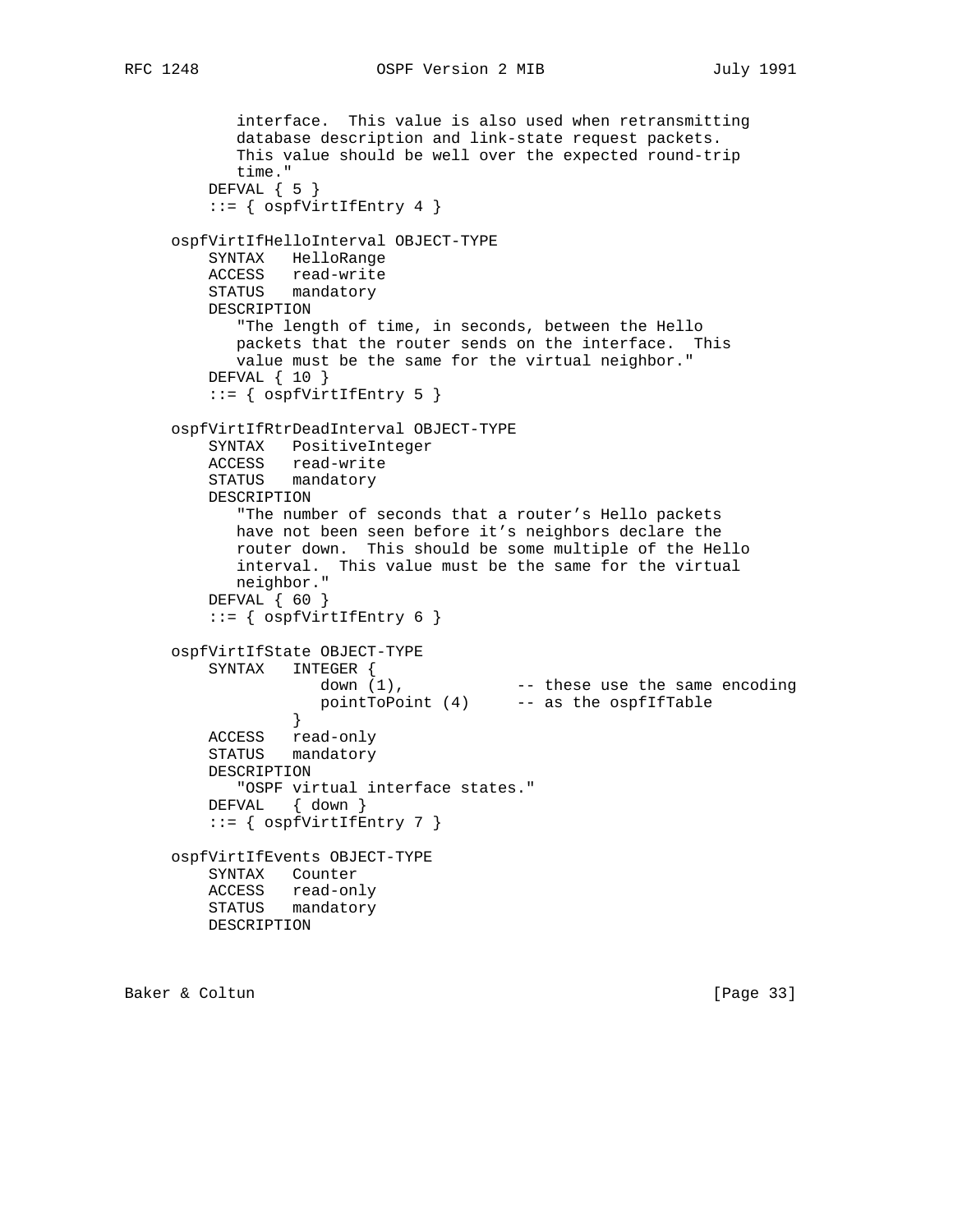```
 "The number of state changes or error events on this
      Virtual Link"
   DEFVAL { 0 }
    ::= { ospfVirtIfEntry 8 }
ospfVirtIfAuthKey OBJECT-TYPE
    SYNTAX OCTET STRING
   ACCESS read-write
   STATUS mandatory
    DESCRIPTION
       "If Authentication Type is simplePassword, the device
      will left adjust and zero fill to 8 octets.
       When read, ospfVifAuthKey always returns a string of
       length zero."
    REFERENCE
       "OSPF Version 2, Section 9 The Interface Data
      Structure"
   DEFVAL { '0000000000000000'H } -- 0.0.0.0.0.0.0.0
    ::= { ospfVirtIfEntry 9 }
ospfVirtIfStatus OBJECT-TYPE
    SYNTAX Validation
   ACCESS read-write
   STATUS mandatory
    DESCRIPTION
       "This variable displays the validity or invalidity of
      the entry. Setting it to 'invalid' has the effect of
      rendering it inoperative. The internal effect (row
      removal) is implementation dependent."
    DEFVAL { valid }
   ::= { ospfVirtIfEntry 10 }
-- OSPF Neighbor Table
-- The OSPF Neighbor Table describes all neighbors in
-- the locality of the subject router.
ospfNbrTable OBJECT-TYPE
    SYNTAX SEQUENCE OF OspfNbrEntry
    ACCESS not-accessible
    STATUS mandatory
    DESCRIPTION
      "A table of non-virtual neighbor information."
    REFERENCE
       "OSPF Version 2, Section 10 The Neighbor Data
      Structure"
```
Baker & Coltun [Page 34]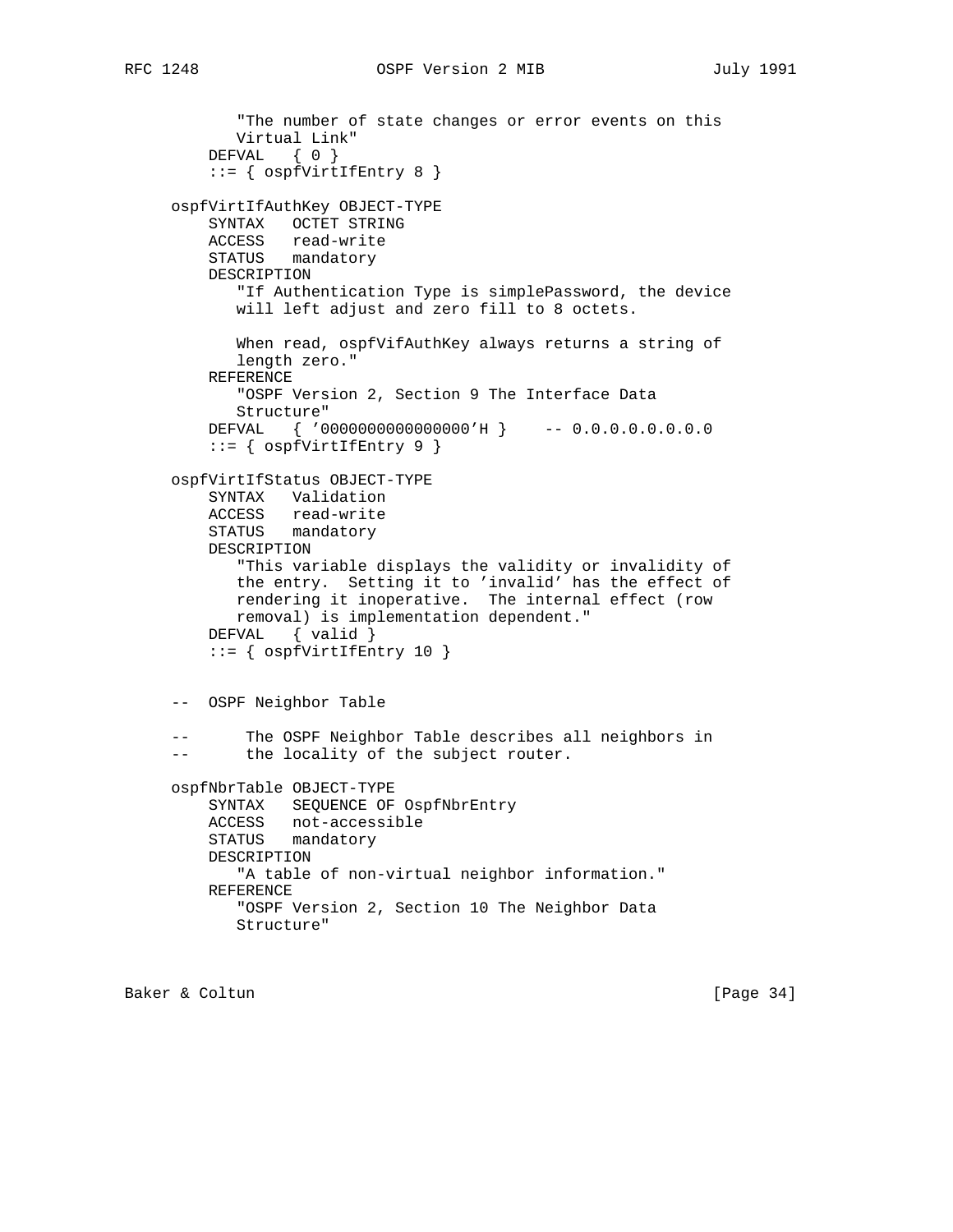```
::= \{ \text{ospf } 10 \} ospfNbrEntry OBJECT-TYPE
         SYNTAX OspfNbrEntry
         ACCESS not-accessible
         STATUS mandatory
        DESCRIPTION
            "The information regarding a single neighbor."
         REFERENCE
            "OSPF Version 2, Section 10 The Neighbor Data
            Structure"
         INDEX { ospfNbrIpAddr, ospfNbrAddressLessIndex }
         ::= { ospfNbrTable 1 }
     OspfNbrEntry ::=
         SEQUENCE {
             ospfNbrIpAddr
                 IpAddress,
             ospfNbrAddressLessIndex
                 InterfaceIndex,
             ospfNbrRtrId
                 RouterID,
             ospfNbrOptions
                 INTEGER,
             ospfNbrPriority
                 DesignatedRouterPriority,
             ospfNbrState
                 INTEGER,
             ospfNbrEvents
                 Counter,
             ospfNbrLSRetransQLen
                 Gauge,
             ospfNBMANbrStatus
                Validation
         }
     ospfNbrIpAddr OBJECT-TYPE
         SYNTAX IpAddress
ACCESS read-write
STATUS mandatory
         DESCRIPTION
            "The IP address of this neighbor."
        ::= { ospfNbrEntry 1 }
     ospfNbrAddressLessIndex OBJECT-TYPE
         SYNTAX InterfaceIndex
        ACCESS read-write
        STATUS mandatory
```
Baker & Coltun (Page 35)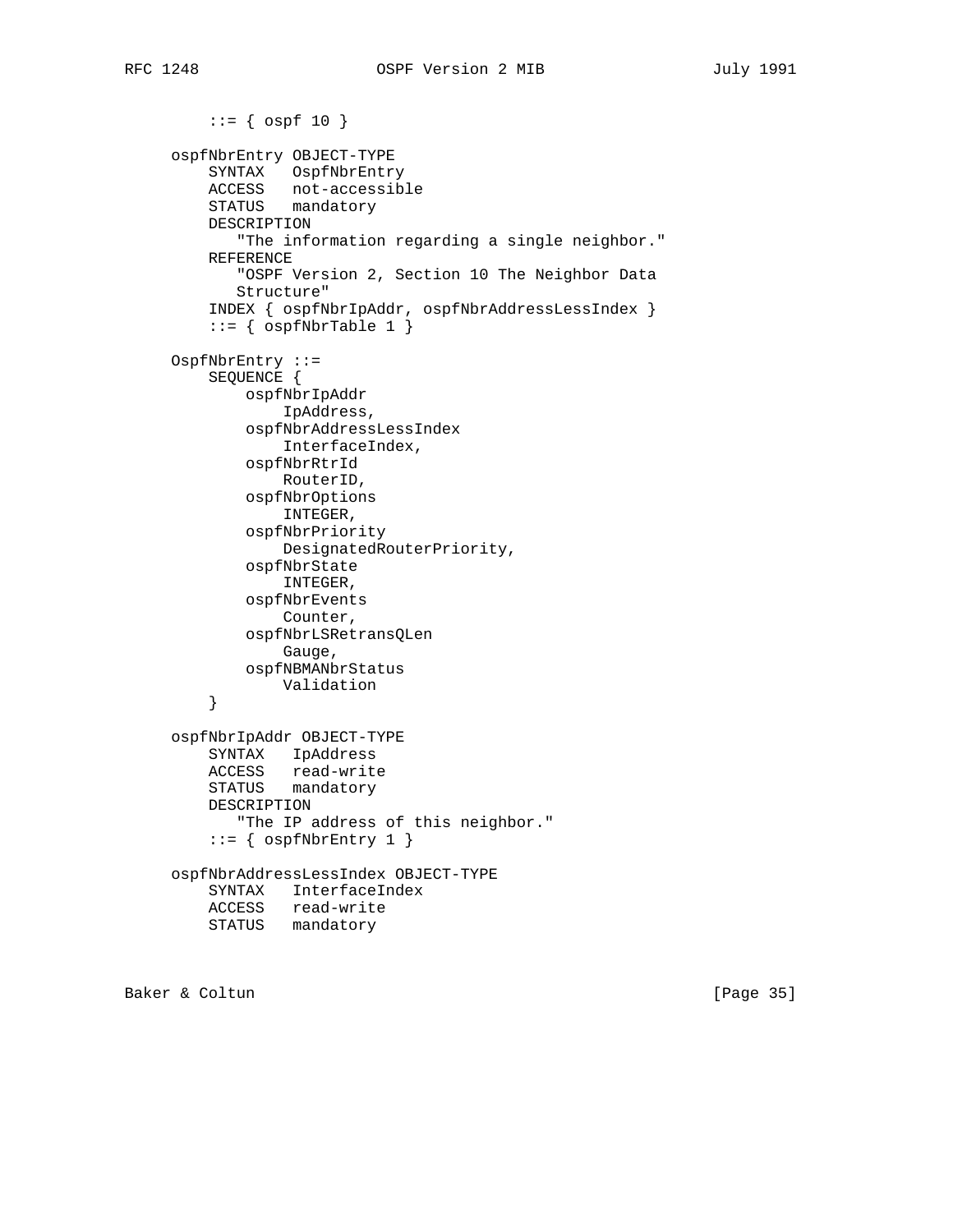```
 DESCRIPTION
      " On an interface having an IP Address, zero. On
       addressless interfaces, the corresponding value of
       ifIndex in the Internet Standard MIB. On row creation,
       this can be derived from the instance."
   ::= { ospfNbrEntry 2 }
ospfNbrRtrId OBJECT-TYPE
   SYNTAX RouterID
   ACCESS read-only
   STATUS mandatory
   DESCRIPTION
       "A 32-bit integer (represented as a type IpAddress)
       uniquely identifying the neighboring router in the
      Autonomous System."
   DEFVAL { '00000000'H } -- 0.0.0.0
   ::= { ospfNbrEntry 3 }
ospfNbrOptions OBJECT-TYPE
   SYNTAX INTEGER
   ACCESS read-only
   STATUS mandatory
   DESCRIPTION
       "A Bit Mask corresponding to the neighbor's options
      field.
       Bit 0, if set, indicates that the area accepts and
       operates on external information; if zero, it is a stub
       area.
      Bit 1, if set, indicates that the system will operate
       on Type of Service metrics other than TOS 0. If zero,
       the neighbor will ignore all metrics except the TOS 0
      metric."
   REFERENCE
      "OSPF Version 2, Section 12.1.2 Options"
  DEFVAL { 0 }
   ::= { ospfNbrEntry 4 }
ospfNbrPriority OBJECT-TYPE
   SYNTAX DesignatedRouterPriority
   ACCESS read-write
   STATUS mandatory
   DESCRIPTION
       "The priority of this neighbor in the designated router
      election algorithm. The value 0 signifies that the
      neighbor is not eligible to become the designated
      router on this particular network."
```
Baker & Coltun (Page 36)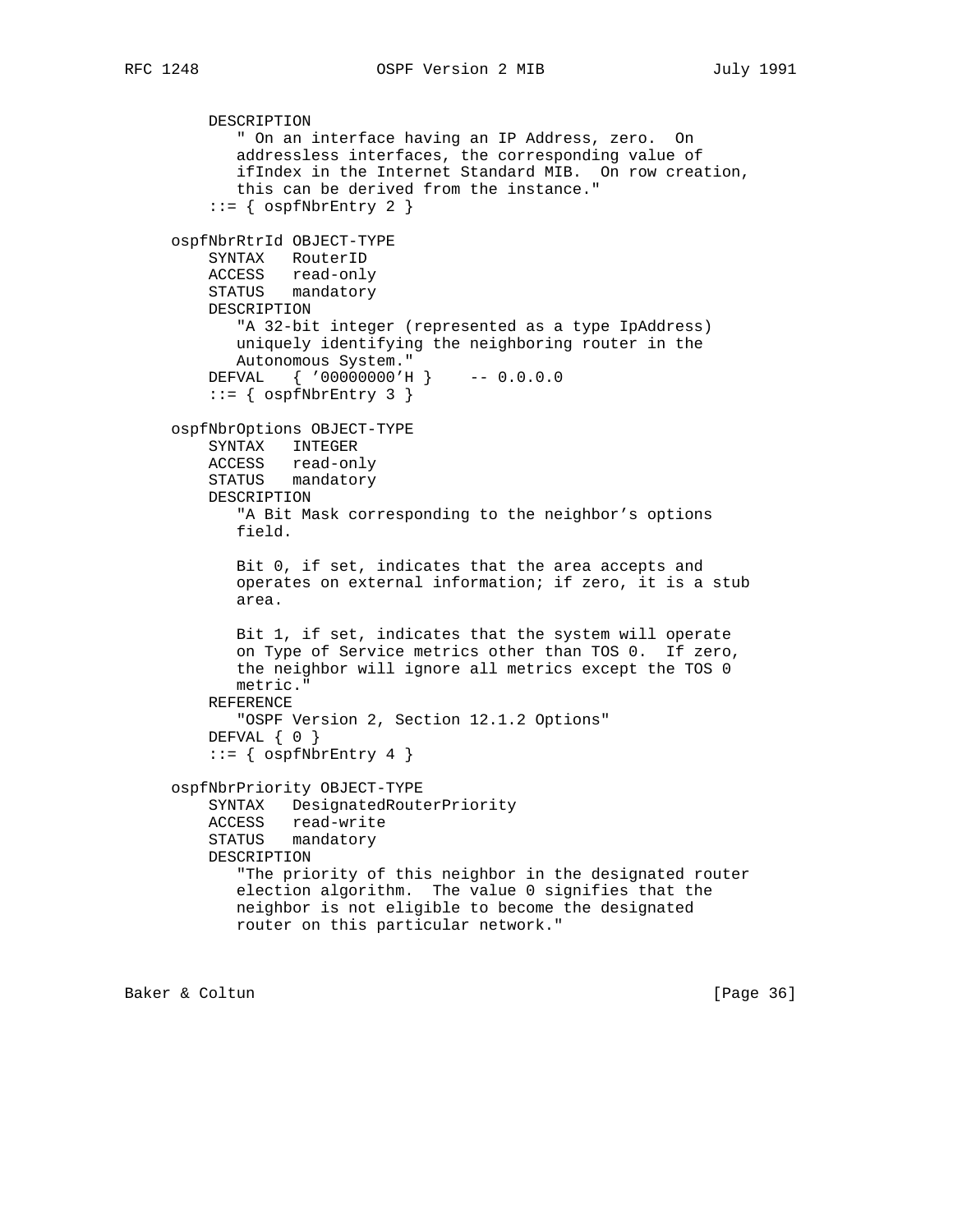```
 DEFVAL { 1 }
       ::= { ospfNbrEntry 5 }
    ospfNbrState OBJECT-TYPE
        SYNTAX INTEGER {
                    down (1),
                    attempt (2),
                    init (3),
                    twoWay (4),
                    exchangeStart (5),
                    exchange (6),
                    loading (7),
                full (8) }
        ACCESS read-only
        STATUS mandatory
        DESCRIPTION
           "The State of the relationship with this Neighbor."
        REFERENCE
           "OSPF Version 2, Section 10.1 Neighbor States"
        DEFVAL { down }
       ::= { ospfNbrEntry 6 }
    ospfNbrEvents OBJECT-TYPE
        SYNTAX Counter
ACCESS read-only
STATUS mandatory
        DESCRIPTION
           "The number of times this neighbor relationship has
           changed state, or an error has occurred."
        DEFVAL { 0 }
       ::= { ospfNbrEntry 7 }
    ospfNbrLSRetransQLen OBJECT-TYPE
        SYNTAX Gauge
        ACCESS read-only
        STATUS mandatory
        DESCRIPTION
           "The current length of the retransmission queue."
       DEFVAL { 0 }
       ::= { ospfNbrEntry 8 }
    ospfNBMANbrStatus OBJECT-TYPE
        SYNTAX Validation
        ACCESS read-write
        STATUS mandatory
        DESCRIPTION
           "This variable displays the validity or invalidity of
```
Baker & Coltun [Page 37]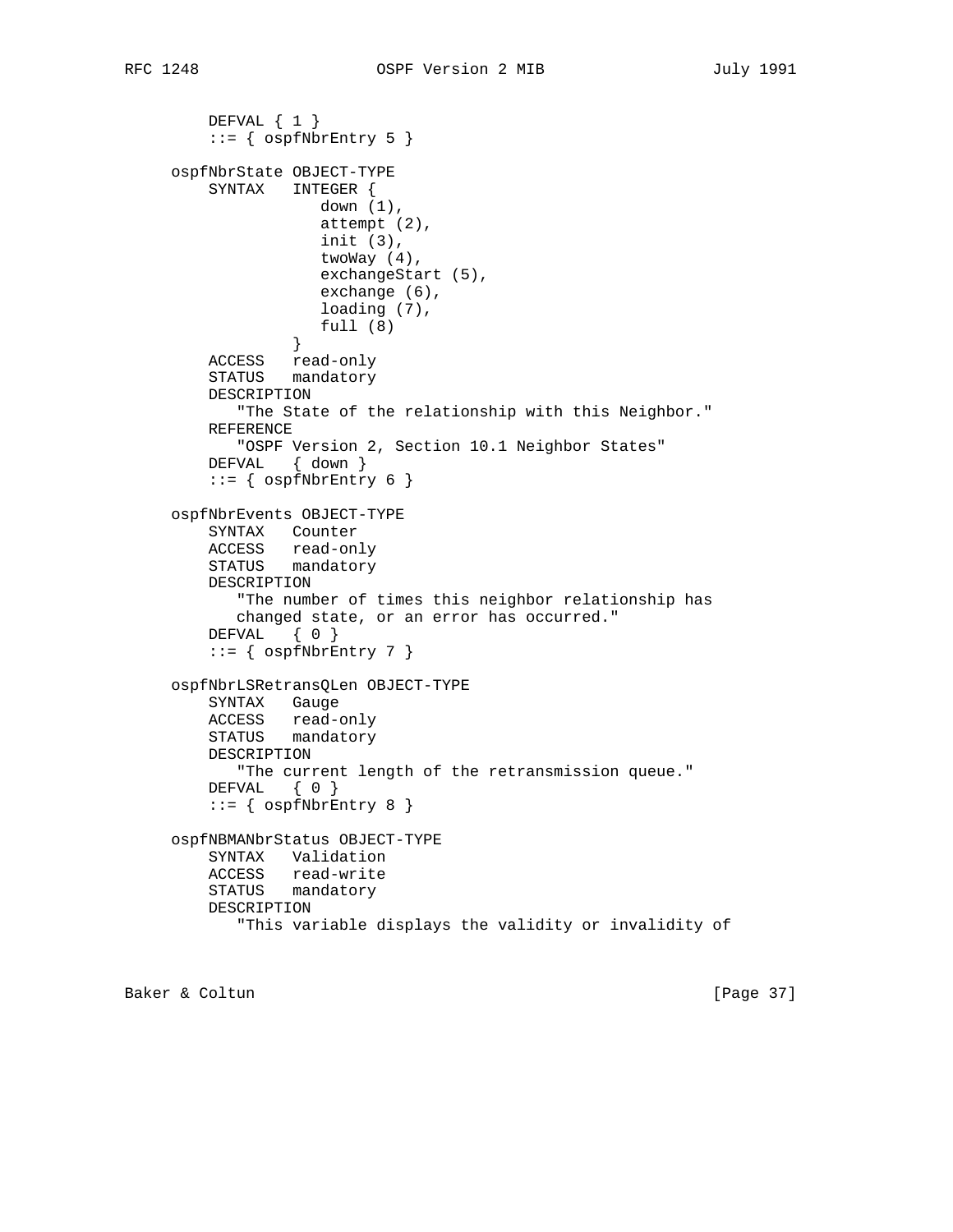```
 the entry. Setting it to 'invalid' has the effect of
           rendering it inoperative. The internal effect (row
           removal) is implementation dependent."
        DEFVAL { valid }
        ::= { ospfNbrEntry 9 }
    -- OSPF Virtual Neighbor Table
    -- This table describes all virtual neighbors.
    -- Since Virtual Links are configured in the
    -- virtual interface table, this table is read-only.
    ospfVirtNbrTable OBJECT-TYPE
        SYNTAX SEQUENCE OF OspfVirtNbrEntry
        ACCESS not-accessible
        STATUS mandatory
        DESCRIPTION
           "A table of virtual neighbor information."
        REFERENCE
           "OSPF Version 2, Section 15 Virtual Links"
        ::= { ospf 11 }
    ospfVirtNbrEntry OBJECT-TYPE
        SYNTAX OspfVirtNbrEntry
ACCESS not-accessible
STATUS mandatory
        DESCRIPTION
           "Virtual neighbor information."
        INDEX { ospfVirtNbrArea, ospfVirtNbrRtrId }
        ::= { ospfVirtNbrTable 1 }
    OspfVirtNbrEntry ::=
        SEQUENCE {
            ospfVirtNbrArea
                AreaID,
            ospfVirtNbrRtrId
                RouterID,
            ospfVirtNbrIpAddr
                IpAddress,
            ospfVirtNbrOptions
                INTEGER,
            ospfVirtNbrState
                INTEGER,
            ospfVirtNbrEvents
                Counter,
            ospfVirtNbrLSRetransQLen
                Gauge
```
Baker & Coltun [Page 38]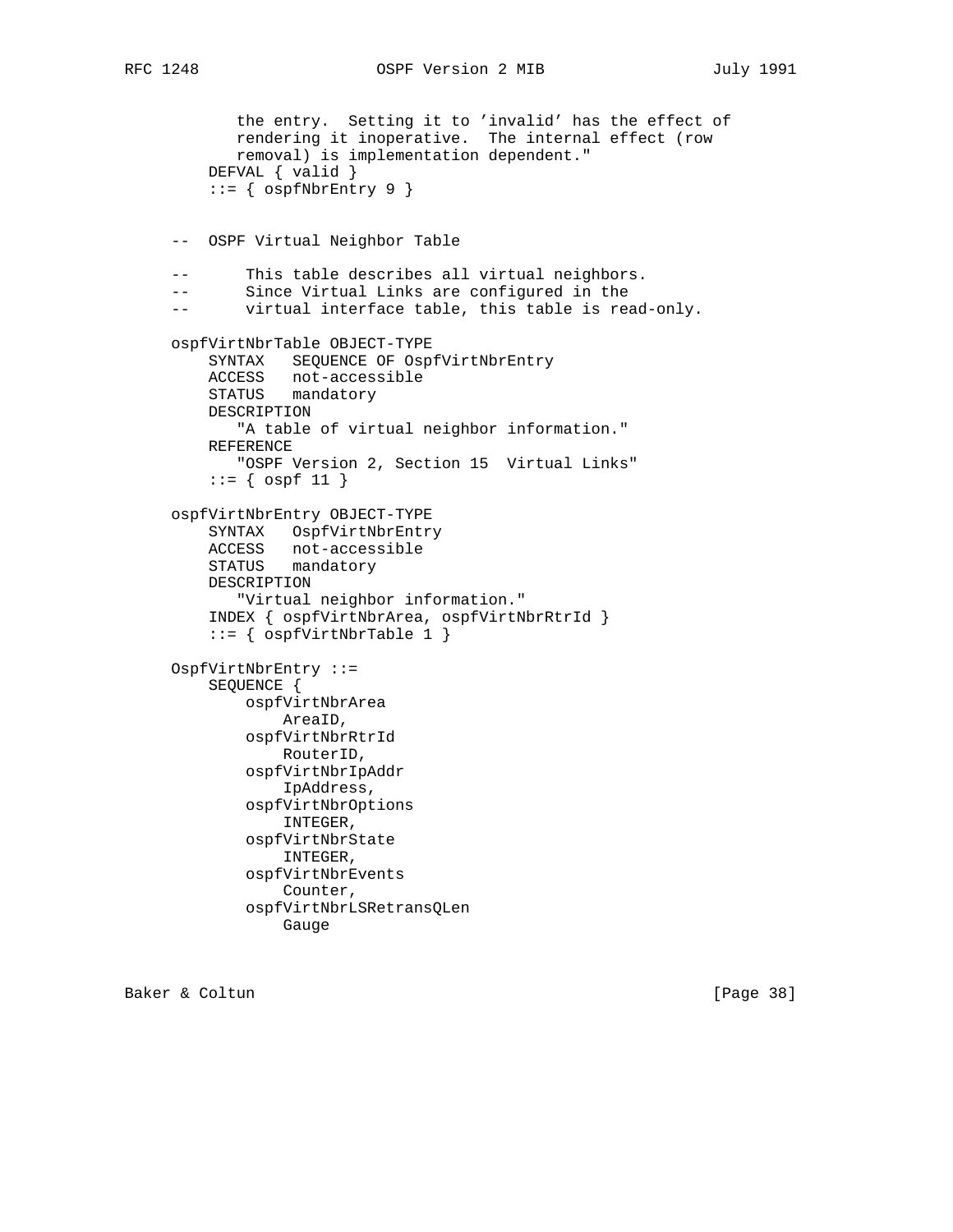```
 }
ospfVirtNbrArea OBJECT-TYPE
    SYNTAX AreaID
    ACCESS read-only
   STATUS mandatory
   DESCRIPTION
      "The Transit Area Identifier."
    ::= { ospfVirtNbrEntry 1 }
ospfVirtNbrRtrId OBJECT-TYPE
   SYNTAX RouterID
    ACCESS read-only
    STATUS mandatory
    DESCRIPTION
      "A 32-bit integer uniquely identifying the neighboring
      router in the Autonomous System."
    ::= { ospfVirtNbrEntry 2 }
ospfVirtNbrIpAddr OBJECT-TYPE
   SYNTAX IpAddress
   ACCESS read-only
   STATUS mandatory
   DESCRIPTION
       "The IP address this Virtual Neighbor is using."
    ::= { ospfVirtNbrEntry 3 }
ospfVirtNbrOptions OBJECT-TYPE
   SYNTAX INTEGER
    ACCESS read-only
    STATUS mandatory
    DESCRIPTION
       "A bit map corresponding to the neighbor's options
      field. Thus, Bit 1, if set, indicates that the
      neighbor supports Type of Service Routing; if zero, no
      metrics other than TOS 0 are in use by the neighbor."
    ::= { ospfVirtNbrEntry 4 }
ospfVirtNbrState OBJECT-TYPE
    SYNTAX INTEGER {
               down (1),
                attempt (2),
                init (3),
                twoWay (4),
                exchangeStart (5),
                exchange (6),
                loading (7),
                full (8)
```
Baker & Coltun [Page 39]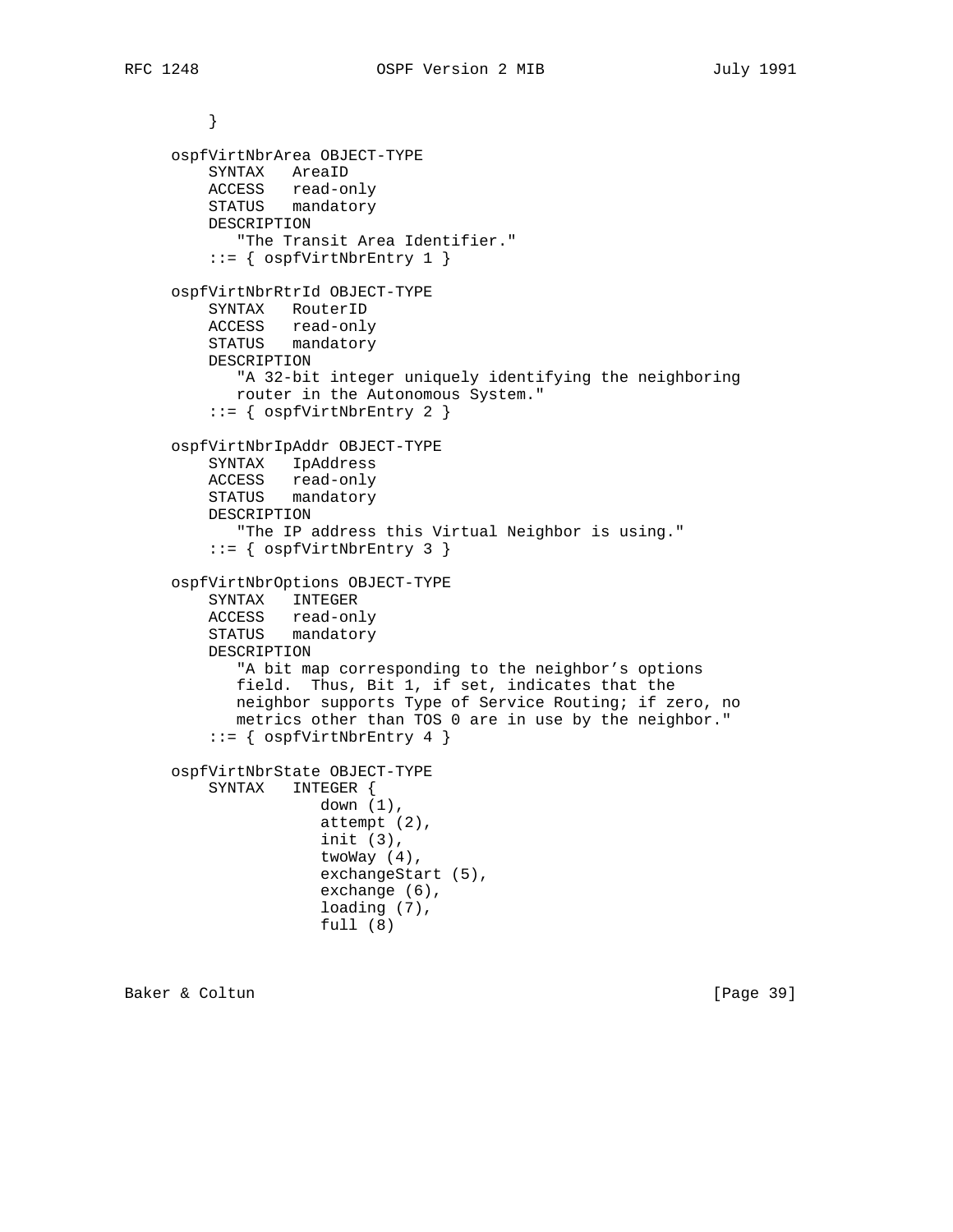```
 }
ACCESS read-only
STATUS mandatory
        DESCRIPTION
           "The state of the Virtual Neighbor Relationship."
        ::= { ospfVirtNbrEntry 5 }
    ospfVirtNbrEvents OBJECT-TYPE
        SYNTAX Counter
        ACCESS read-only
        STATUS mandatory
        DESCRIPTION
           "The number of times this virtual link has changed its
           state, or an error has occurred."
       DEFVAL { 0 }
        ::= { ospfVirtNbrEntry 6 }
    ospfVirtNbrLSRetransQLen OBJECT-TYPE
        SYNTAX Gauge
        ACCESS read-only
        STATUS mandatory
        DESCRIPTION
          "The current length of the retransmission queue."
        ::= { ospfVirtNbrEntry 7 }
```
END

6. Acknowledgements

 This document was produced by the OSPF Working Group, of which the Chairman is John Moy of Proteon.

 In addition, the comments of the following individuals are also acknowledged:

| John Moy         | Proteon, Inc.                    |
|------------------|----------------------------------|
| Dino Farinacci   | 3COM                             |
| Stan Froyd       | Advanced Computer Communications |
| Steve Willis     | Wellfleet                        |
| John Burress     | Wellfleet                        |
| Keith McCloghrie | Hughes LAN Systems               |

- 7. References
	- [1] Cerf, V., "IAB Recommendations for the Development of Internet Network Management Standards", RFC 1052, NRI, April 1988.
	- [2] Cerf, V., "Report of the Second Ad Hoc Network Management Review

Baker & Coltun [Page 40]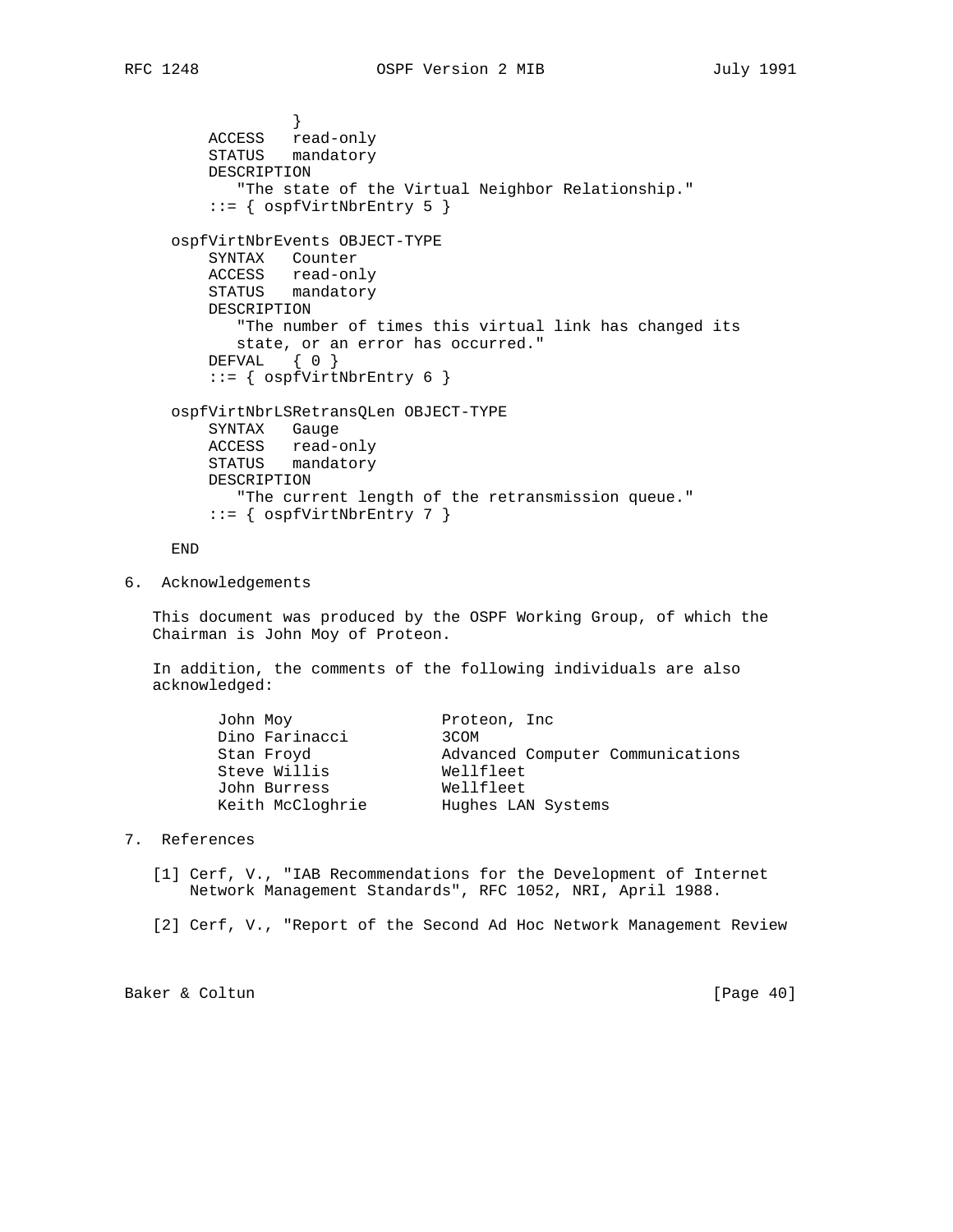Group", RFC 1109, NRI, August 1989.

- [3] Rose M., and K. McCloghrie, "Structure and Identification of Management Information for TCP/IP-based internets", RFC 1155, Performance Systems International, Hughes LAN Systems, May 1990.
- [4] McCloghrie K., and M. Rose, "Management Information Base for Network Management of TCP/IP-based internets", RFC 1156, Hughes LAN Systems, Performance Systems International, May 1990.
- [5] Case, J., Fedor, M., Schoffstall, M., and J. Davin, "Simple Network Management Protocol", RFC 1157, SNMP Research, Performance Systems International, Performance Systems International, MIT Laboratory for Computer Science, May 1990.
- [6] Rose M., Editor, "Management Information Base for Network Management of TCP/IP-based internets: MIB-II", RFC 1213, Performance Systems International, March 1991.
- [7] Information processing systems Open Systems Interconnection Specification of Abstract Syntax Notation One (ASN.1), International Organization for Standardization, International Standard 8824, December 1987.
- [8] Information processing systems Open Systems Interconnection Specification of Basic Encoding Rules for Abstract Notation One (ASN.1), International Organization for Standardization, International Standard 8825, December 1987.
- [9] Rose, M., and K. McCloghrie, Editors, "Concise MIB Definitions", RFC 1212, Performance Systems International, Hughes LAN Systems, March 1991.
- [10] Moy, J., Editor, "The OSPF Specification, Version 2", RFC 1247, Proteon, Inc., July 1991.
- 8. Security Considerations

Security issues are not discussed in this memo.

Baker & Coltun [Page 41]